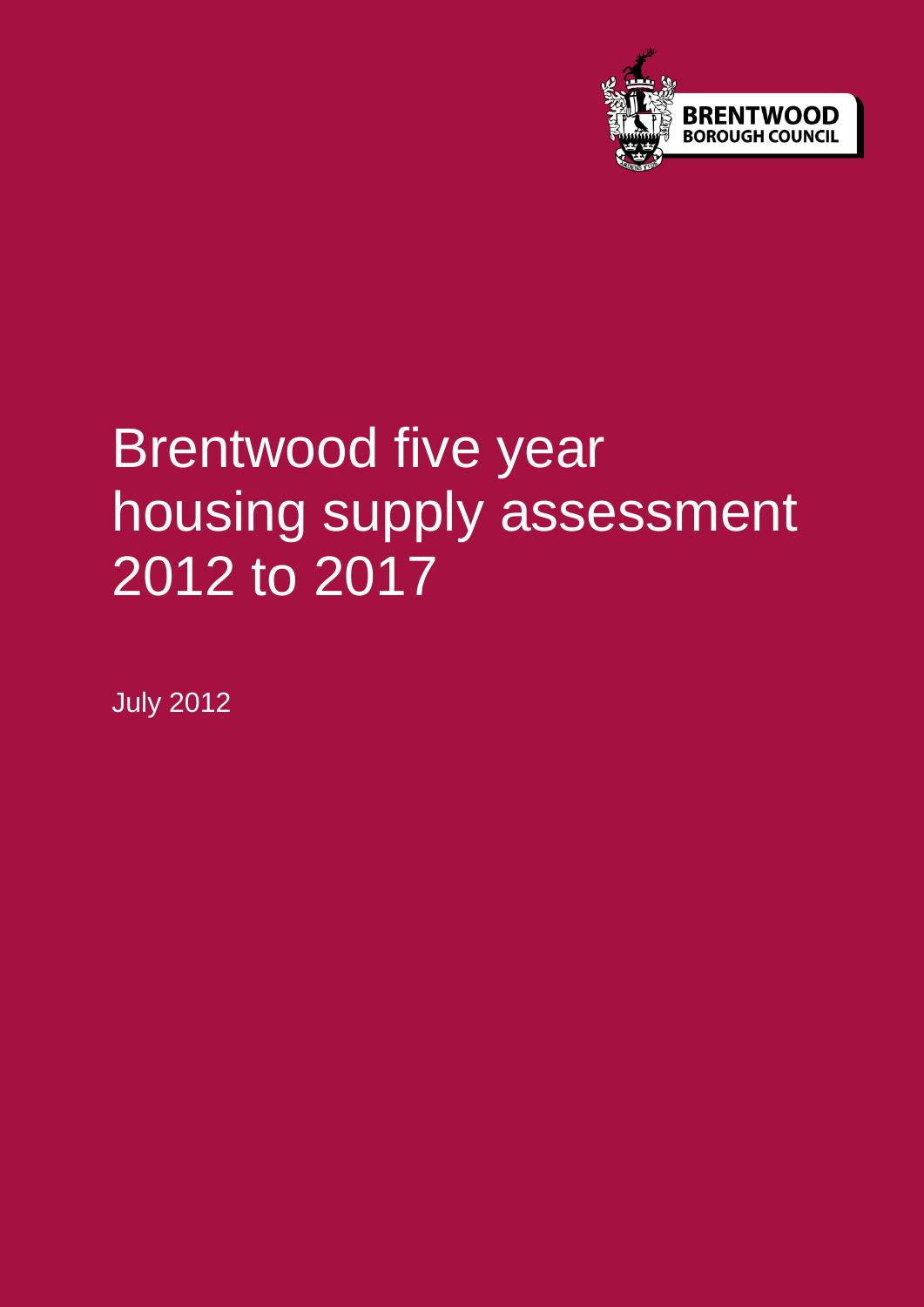## **Contents**

| $\mathbf{1}$   |  |
|----------------|--|
|                |  |
|                |  |
| $\overline{2}$ |  |
|                |  |
|                |  |
|                |  |
| 3              |  |
|                |  |
|                |  |
| $\overline{4}$ |  |
|                |  |
|                |  |
|                |  |
|                |  |
|                |  |

### List of Tables and Charts

| Table 4: Summary of five year housing supply - 1 April 2012 to 31 March 2017 10 |  |
|---------------------------------------------------------------------------------|--|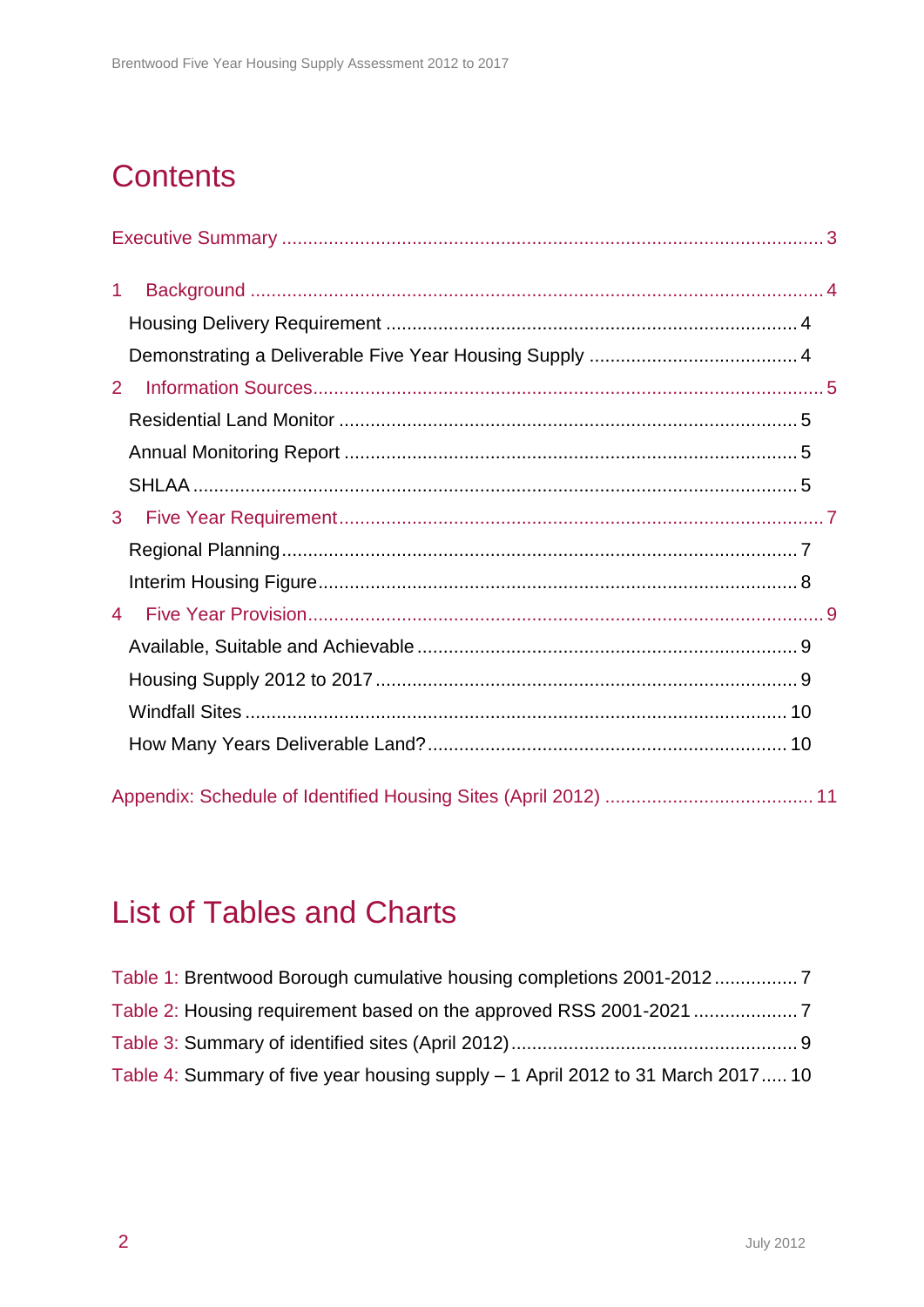### <span id="page-2-0"></span>Executive Summary

- The National Planning Policy Framework (NPPF) requires local planning authorities to boost the supply of housing in their local areas by annually identifying and updating a supply of deliverable sites sufficient to provide five years worth of housing against their housing requirements with an additional buffer of 5%.
- This paper sets out an assessment of whether there is a five year supply of deliverable housing land within Brentwood Borough, setting out the position as at April 2012 over the five year period from 2012/13 – 2016/17.
- Published in July 2012 using April 2012 residential data, this assessment supersedes the 2012-2017 version published in December 2011.
- Information is firstly taken from a residential land monitor carried out every year to monitor and review planning permissions within the Borough. This informs an Annual Monitoring Report (AMR) which sets out how planning policies have been implemented over the previous financial year including historic housing completions and future housing trajectories. Areas with potential for housing in future are identified in the Council's Strategic Housing Land Availability Assessment (SHLAA).
- It is the government's intention to revoke regional strategies outside London, although this decision is subject to the outcome of environmental assessments currently being undertaken. Therefore, until it is abolished the Regional Spatial Strategy (RSS) still forms part of the development plan. The East of England Plan requires Brentwood Borough to provide for a minimum of 3,500 homes to be built 2001-2021, an average of 175 homes per year.
- The Council agreed at the Policy, Performance and Resources Board on 11 July 2012 to adopt an interim figure of 130 homes a year for development management and monitoring purposes until such time as a final figure is adopted through the new local plan. This interim figure will be a material consideration in determining planning applications once the RSS is abolished.
- At April 2012 a total of 2,321 dwellings have been completed within the Borough since 2001. This is 396 above the RSS requirement to 2012, thereby reducing the annual average requirement to 131 homes per year.
- Housing sites included in the five year supply are either allocated in the Replacement Local Plan, have planning permission and are not yet recorded as fully completed (ie not started or under construction), or are other sites without planning permission but where there is an expectation that development will occur in the next five years in accordance with local plan policies.
- Brentwood Borough has an overall amount of identifiable and deliverable housing land supply for 689 homes over the next five years. That is 34 more than the current RSS five year requirement (5%). This equates to a housing land supply of 5.3 years. The oversupply is equal to the additional 5% buffer as required by the NPPF.
- This paper concludes that the Borough can demonstrate a five year deliverable supply of housing land.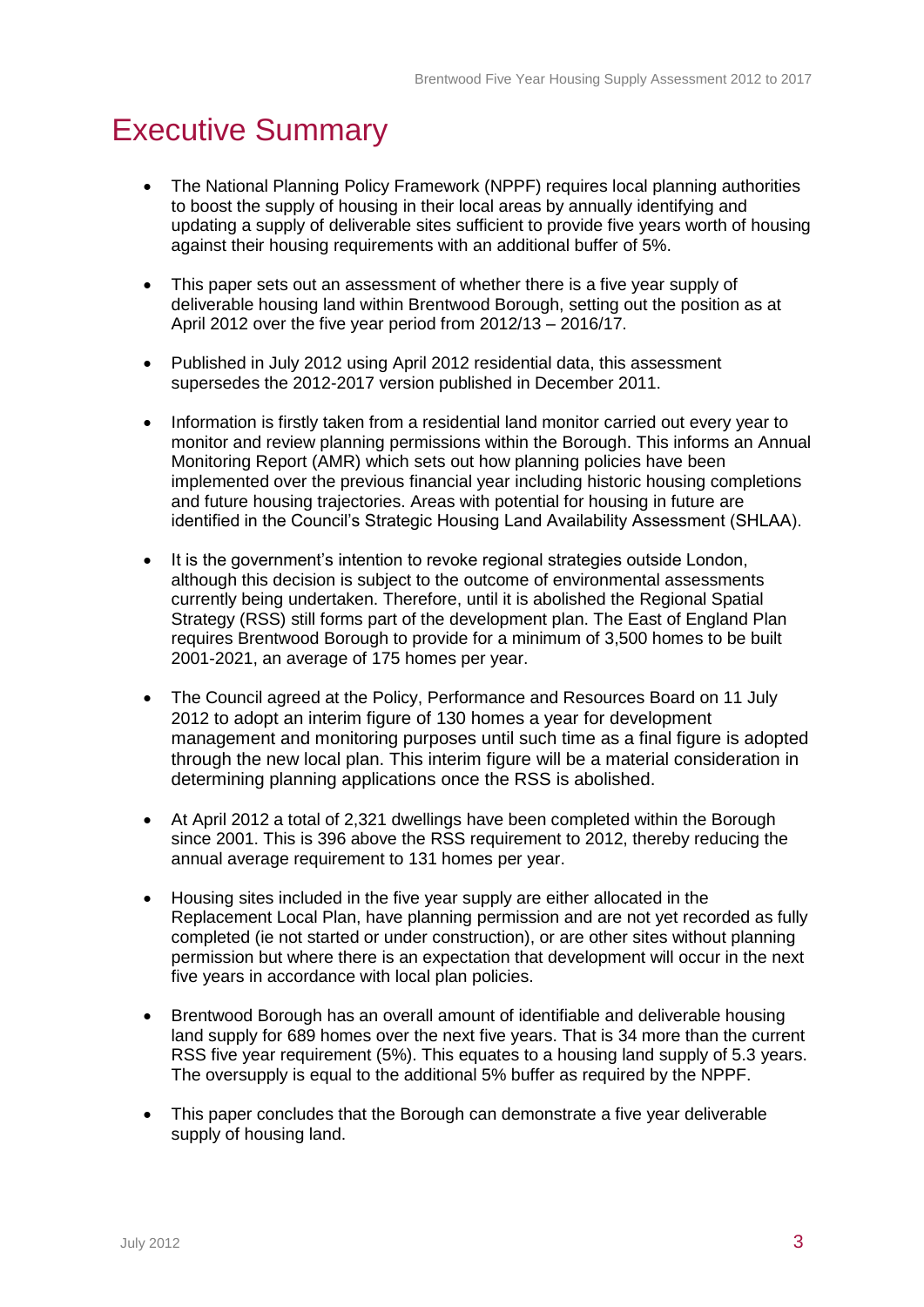### <span id="page-3-0"></span>1 Background

#### Housing Delivery Requirement

- <span id="page-3-1"></span>1.1 The National Planning Policy Framework (NPPF) requires local planning authorities to boost significantly the supply of housing in their local areas. NPPF Paragraph 47 sets out the requirements to "identify and update annually a supply of specific deliverable sites sufficient to provide five years worth of housing against their housing requirements with an additional buffer of 5% (moved forward from later in the plan period) to ensure choice and competition in the market for land."
- 1.2 Where local authorities cannot demonstrate a five year supply, planning applications for housing will be considered favourably in light of national policy.
- 1.3 NPPF Paragraph 47 also stipulates that where there has been a record of persistent housing under delivery, the buffer should increase to 20%. There has been consistent oversupply of housing in Brentwood Borough since 2001, as discussed in Chapter 3. Therefore, this assessment assumes a 5% buffer is used.
- 1.4 The NPPF attaches great importance to Green Belt with a continuing policy aim of preventing urban sprawl by keeping land permanently open. Since the whole of the Borough lies within Green Belt opportunities for development are mainly focused in existing urban areas such as Brentwood town.

#### Demonstrating a Deliverable Five Year Housing Supply

- <span id="page-3-2"></span>1.5 This paper assesses whether or not there is a five year supply of deliverable housing land within Brentwood Borough. This is an update of the Council's assessment for the period 2012/13 – 2016/17. Originally published in December 2011 with residential data from April 2011, this paper sets out the position at April 2012 (updated and published July 2012).
- 1.6 Specific sites are identified that the Council considers likely to contribute to the delivery of five years housing provision. These sites, set out in detail in the Appendix, include:
	- Sites allocated in the Replacement Local Plan (2005)
	- Sites already under construction but not yet complete
	- Sites with planning permission but where building work has yet to commence
	- Sites with planning permission subject to Section 106 agreement
	- Sites with potential to come forward within the next five years where there is a realistic expectation that development will take place, as identified in the Council's Strategic Housing Land Availability Assessment (SHLAA)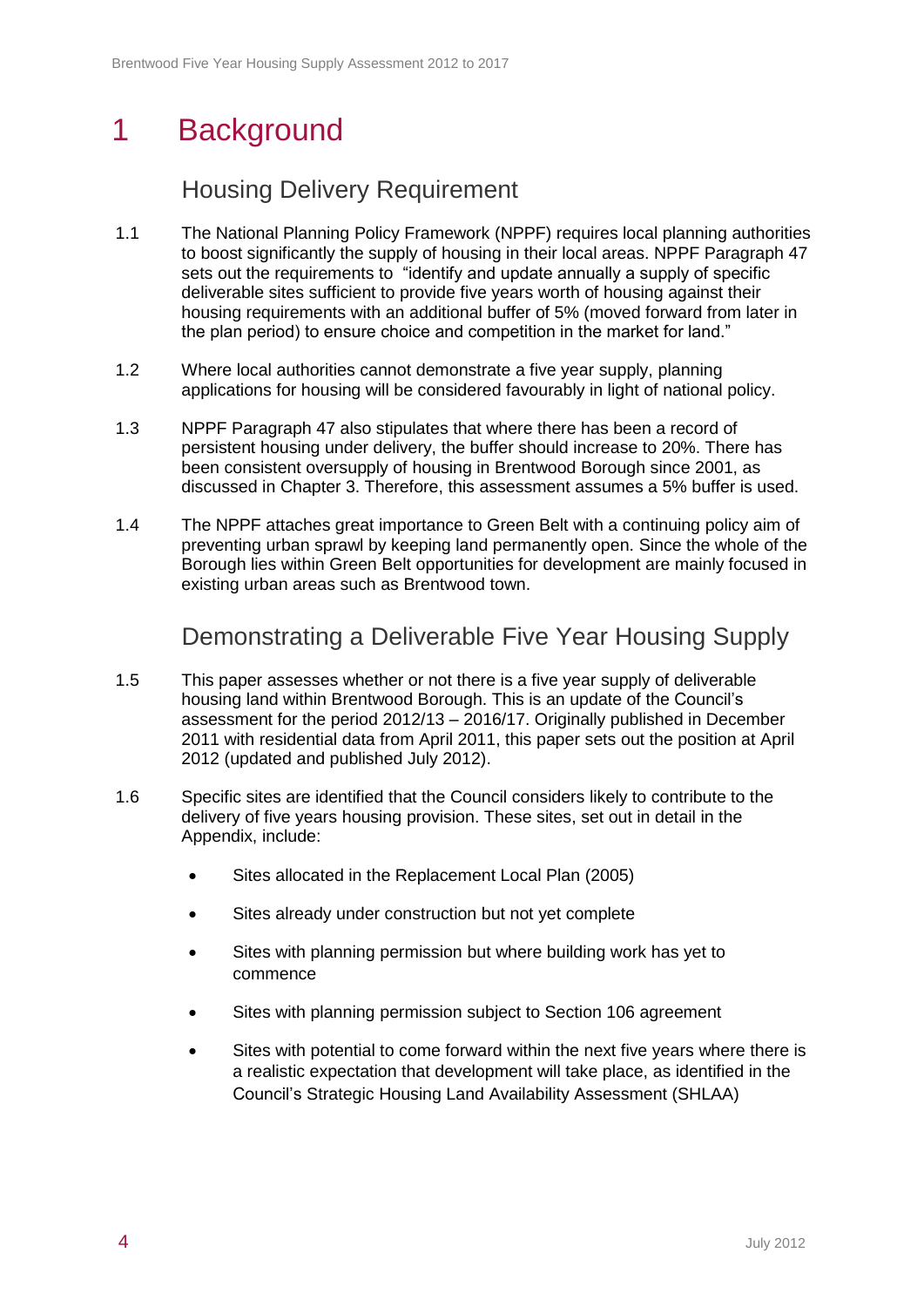### <span id="page-4-0"></span>2 Information Sources

#### Residential Land Monitor

- <span id="page-4-1"></span>2.1 The Residential Land Monitor is carried out annually on behalf of the Council by Essex County Council as part of a Service Level Agreement (SLA) to monitor and review planning permissions within the Borough.
- 2.2 Detailed information provided within the monitor is used to prepare an Annual Monitoring Report (AMR). Information includes all planning applications made within the monitoring year for residential development and lists any residential unit gain or loss. Sites fully completed within the year are removed leaving only those sites which have not started or are under construction for the next monitoring year.
- <span id="page-4-2"></span>2.3 The Council took the opportunity to update this Five Year Housing Supply Assessment in light of the April 2012 Residential Land Monitor.

#### Annual Monitoring Report

- 2.4 The Council produces an Annual Monitoring Report (AMR) each year. The AMR sets out how the Borough's planning policies have been implemented over the previous financial year and informs of progress on Council planning documents, such as the Local Development Plan. By monitoring planning policies the Council is able to assess whether housing delivery objectives are being met in line with policy targets.
- 2.5 The Council's most recent AMR for 2010/11 was published in December 2011. It sets out large residential sites completed, those with unimplemented or uncompleted planning permissions, and those with potential as identified in the SHLAA.
- 2.6 This assessment and the 2012 Residential Land Monitor will be used to inform the next AMR to be published late 2012.
- <span id="page-4-3"></span>2.7 Current and previous AMRs can be viewed on the Council's website at [www.brentwood.gov.uk/index.php?cid=880.](http://www.brentwood.gov.uk/index.php?cid=880)

#### SHLAA

- 2.8 Local authorities are required to undertake Strategic Housing Land Availability Assessments (SHLAA) as evidence to inform planning policies regarding housing delivery. The primary role of the SHLAA is to:
	- Identify sites with potential for housing
	- Assess their housing potential
	- Assess when they are likely to be developed
- 2.9 The Council published its first SHLAA in October 2011. This identifies specific sites for housing delivery over the next 20 years. The SHLAA provides independent evidence to support future plan-making, it is not a statement of Council policy.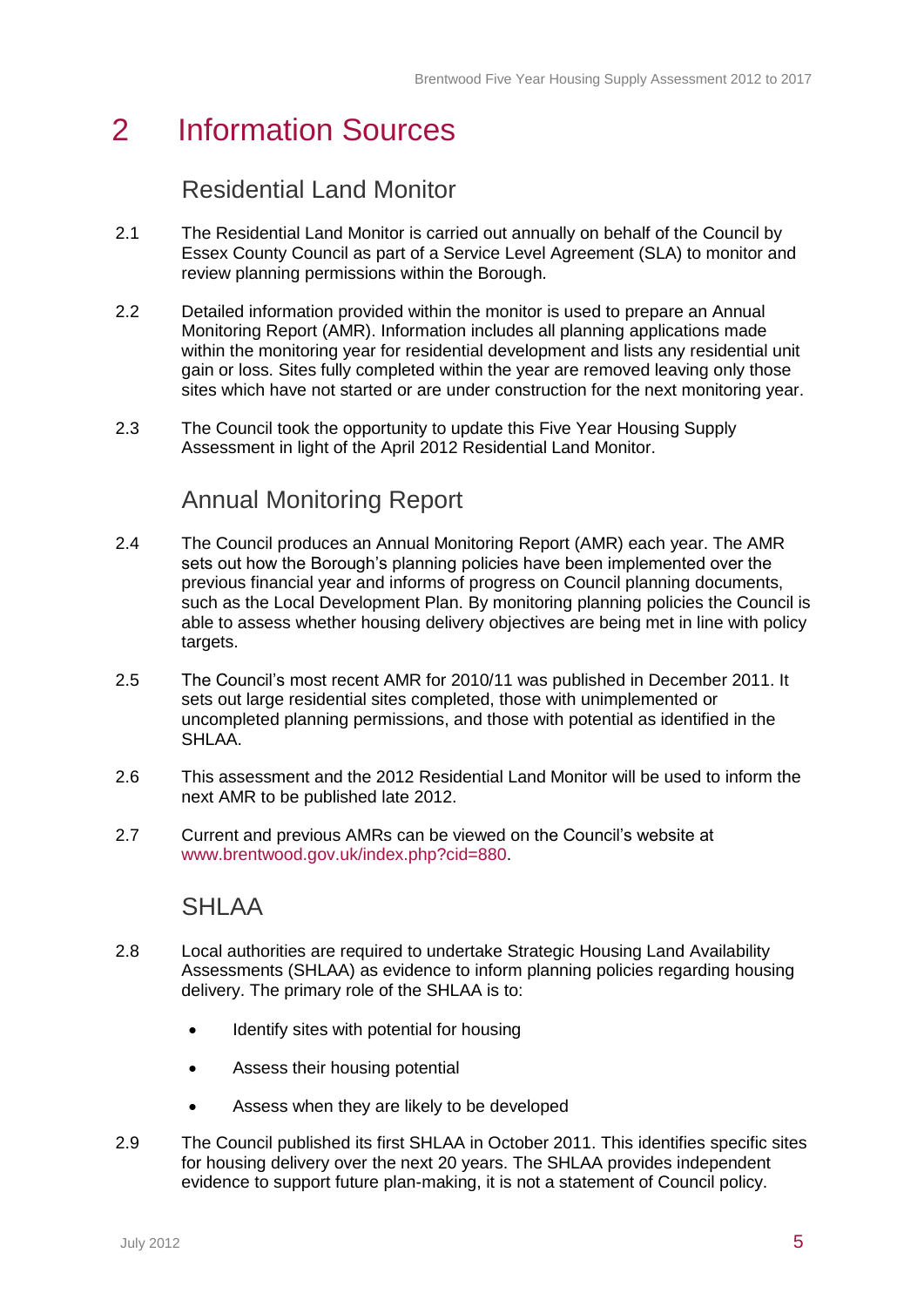Identification of land as having potential for housing does not mean it will be allocated or granted planning permission.

- 2.10 The SHLAA followed a public Call for Sites in December 2009 where residents and landowners put forward their suggestions for future housing. These suggestions were then assessed against criteria to identify whether each site was available, suitable and achievable. Only if all three criteria were met was a site considered to have potential for housing.
- 2.11 The bulk of SHLAA work was carried out in 2010 following the Call for Sites. Subsequently the base date for housing data is taken from the Council's 2009/10 AMR. Figures for homes with extant planning permissions are therefore correct as at 1 April 2010. This data has been updated in the 2010/11 AMR published in December 2011. This five year housing supply assessment uses the most recent data available from 1 April 2012. Further SHLAA updates will be carried out as necessary through the annual monitoring process.
- 2.12 The SHLAA updates information contained within the Brentwood Urban Capacity Study, undertaken in June 2002 (and subsequently updated annually). This study assessed the Borough's total housing potential in order to achieve greater efficiency using previously developed land and buildings, and minimise the need for development on greenfield land.
- 2.13 SHLAA main report, appendices and maps can be viewed on the Council's website at [www.brentwood.gov.uk/index.php?cid=966](http://www.brentwood.gov.uk/index.php?cid=966)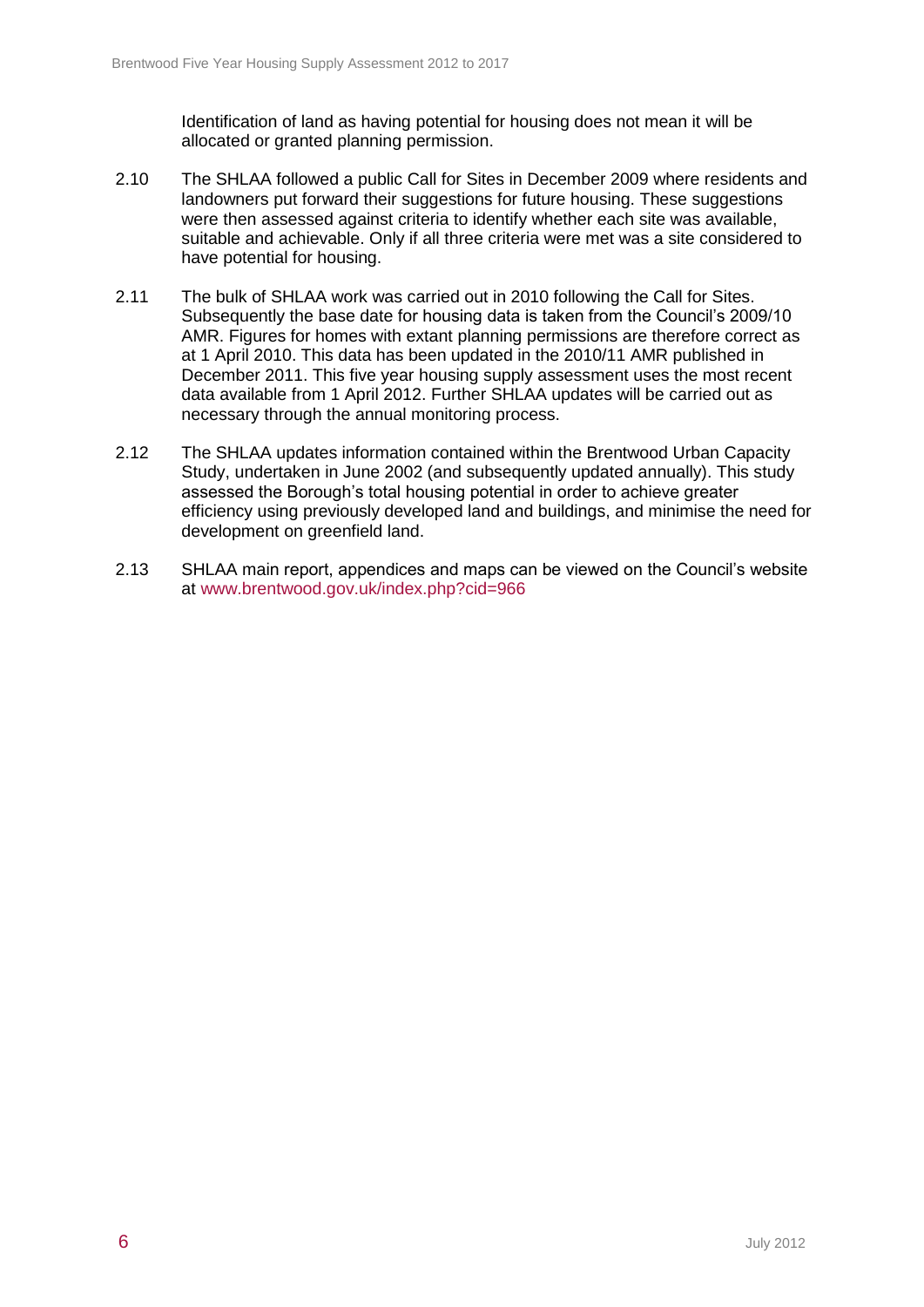### <span id="page-6-0"></span>3 Five Year Requirement

### Regional Planning

- <span id="page-6-1"></span>3.1 The Localism Act 2011 received Royal Assent on 15 November 2011 with the majority of its provisions in force during 2012. The Act will revoke Regional Spatial Strategies (RSS) and their housing targets for individual local authorities. However, this decision is subject to the outcome of environmental assessments currently being undertaken. Therefore, at the time of writing the RSS still forms part of the development plan.
- 3.2 Until the RSS is revoked this assessment continues to use the RSS housing provision figure as a basis for housing supply forecasts. The figure for Brentwood is set out in the East of England Plan (RSS), approved by the Secretary of State in May 2008. The Approved RSS provides for a minimum of 3,500 dwellings (net) to be built between 2001 and 2021, an average of 175 dwellings per year.
- 3.3 As shown in Table 1, Brentwood has consistently built more homes than the RSS annual target of 175 dwellings per year.

|                                          | 2001/02 | 2002/03 | 2003/04 | 2004/05 | 2005/06 | 2006/07 | 2007/08 | 2008/09 | 2009/10 | $\overline{\phantom{0}}$<br>2010/1 | 2011/12 |
|------------------------------------------|---------|---------|---------|---------|---------|---------|---------|---------|---------|------------------------------------|---------|
| Total completions<br>(net)               | 182     | 263     | 204     | 151     | 116     | 218     | 244     | 251     | 166     | 394                                | 132     |
| Total cumulative<br>completions (net)    | 182     | 445     | 649     | 800     | 916     | 1134    | 1378    | 1629    | 1795    | 2189                               | 2321    |
| RSS annual<br>completion rate            | 175     | 175     | 175     | 175     | 175     | 175     | 175     | 175     | 175     | 175                                | 175     |
| <b>RSS</b> cumulative<br>completion rate | 175     | 350     | 525     | 700     | 875     | 1050    | 1225    | 1400    | 1575    | 1750                               | 1925    |
| Surplus/Deficit<br>compared to RSS       | $+7$    | $+95$   | $+124$  | $+100$  | $+41$   | $+84$   | $+153$  | $+229$  | $+220$  | $+439$                             | $+396$  |

<span id="page-6-2"></span>**Table 1:** Brentwood Borough cumulative housing completions 2001-2012

**Note:** Housing targets 2001-2021 taken from approved East of England Plan (RSS)

- 3.4 Table 1 shows that at April 2012, a total of 2,321 dwellings have been completed within the Borough since 2001. This is 396 above the RSS requirement to 2012. This leaves a residual of 1,179 for the remaining RSS period, thereby reducing the annual average requirement to 131 homes per year.
- 3.5 Table 2 sets out the RSS housing provision figures (2001-2021) and completions to date.

|                                  | <b>Number of Dwellings</b> | <b>Average Dwellings</b><br>Per Annum |
|----------------------------------|----------------------------|---------------------------------------|
| RSS Housing Provision 2001-2021  | 3,500                      | 175                                   |
| Net Completions 2001-2012        | 2,321                      | 211                                   |
| Residual RSS Provision 2012-2021 | 1.179                      | 131                                   |

<span id="page-6-3"></span>**Table 2:** Housing requirement based on the approved RSS 2001-2021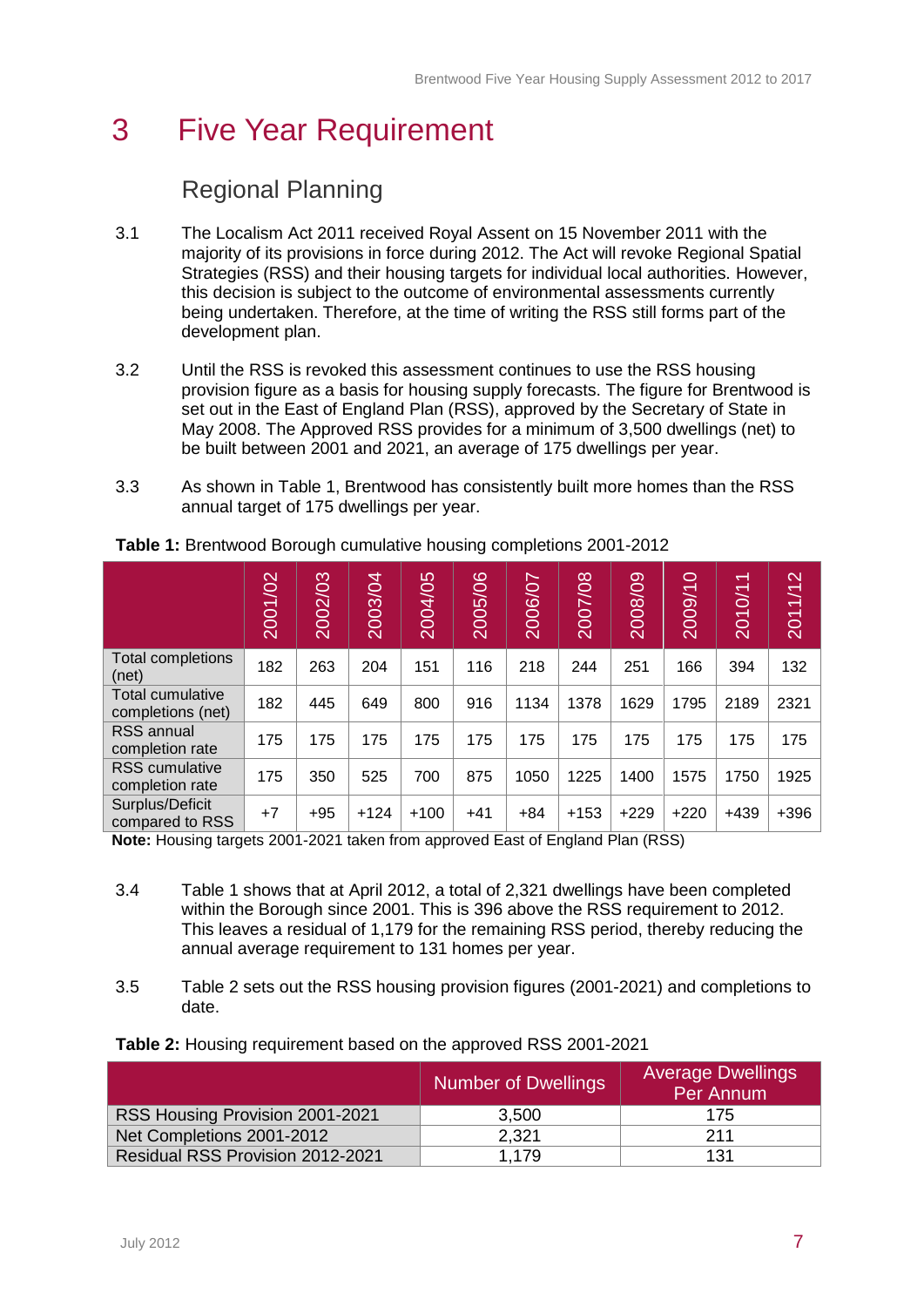### Interim Housing Figure

- <span id="page-7-0"></span>3.6 Once the RSS is revoked decision making powers on housing and planning will be returned to local councils. At the Policy, Performance and Resources Board on 11 July 2012 the Council agreed to adopt an interim figure of 130 homes a year for development management and monitoring purposes until such time as a final figure is adopted through the new local plan. This interim figure will be a material consideration in determining planning applications.
- 3.7 The Council agreed to adopt this interim housing figure on the basis of:
	- Consultation feedback, such as responses to the Council's Your Neighbourhood Consultation which took place in summer 2011. The consultation involved local residents, landowners and other stakeholders and included questions about levels of housing growth in relation to the RSS target. Consultation responses and analysis can be viewed on the Council's website at [www.brentwood.gov.uk/yourneighbourhood](http://www.brentwood.gov.uk/yourneighbourhood)
	- National policy, such as the NPPF in light of its replacement of guidance contained in PPS3 Housing.
	- Available evidence, such as the Heart of Essex Housing Growth Scenarios study (2012) undertaken in partnership with Chelmsford City Council and Maldon District Council. This study assesses the social, economic and environmental implications of different levels of housing growth up to 2031. It is available to view on the Council's website at [www.brentwood.gov.uk/index.php?cid=966](http://www.brentwood.gov.uk/index.php?cid=966)
- 3.8 This interim housing figure will be used by the Council once the RSS is revoked. Until then this assessment continues to use the RSS target as set out above in Table 2.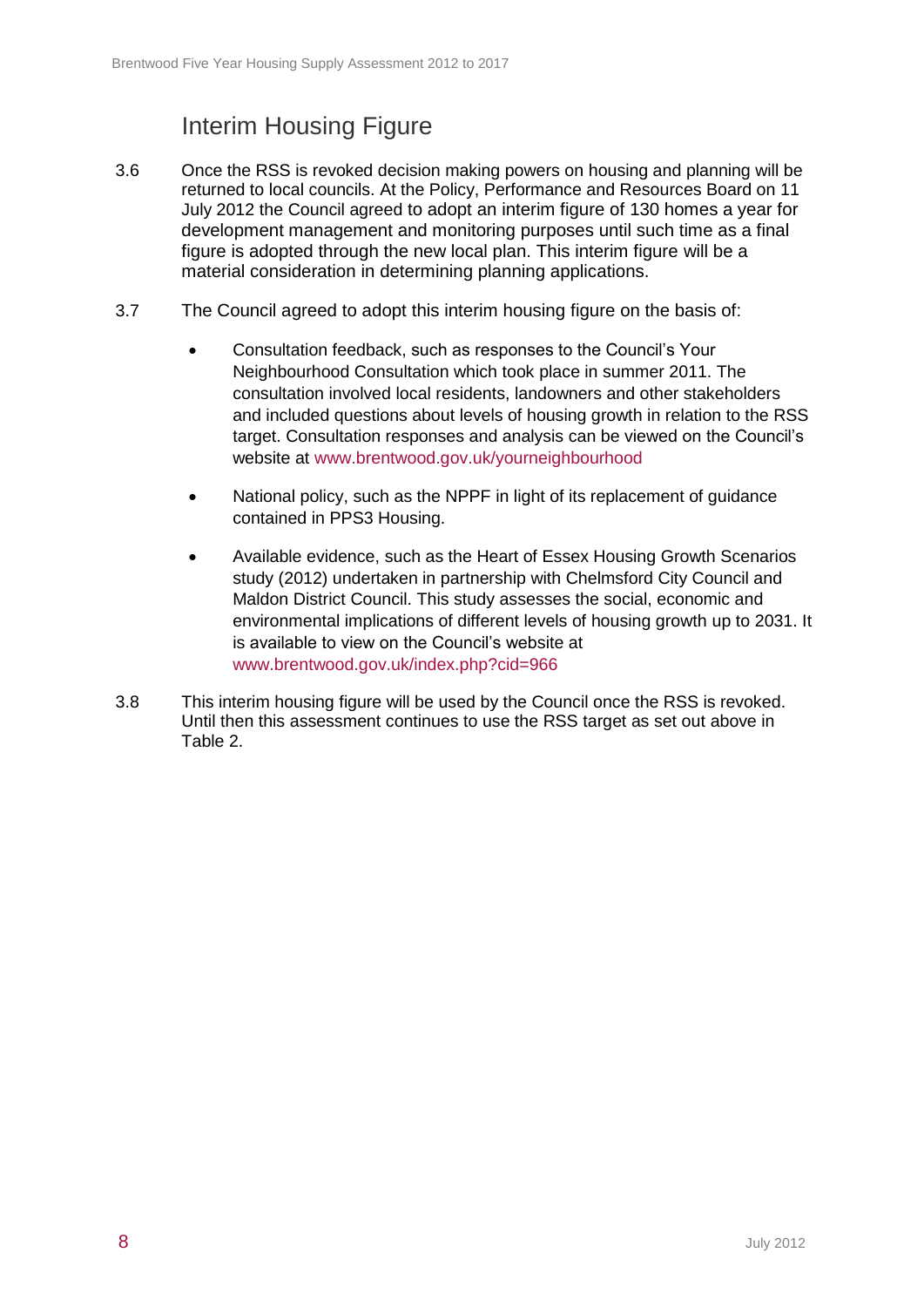### <span id="page-8-0"></span>4 Five Year Provision

#### Available, Suitable and Achievable

- <span id="page-8-1"></span>4.1 The NPPF requires local authorities to identify a supply of deliverable sites sufficient to provide five years worth of housing. For a site to be considered deliverable, it should be **available** now, offer a **suitable** location for development now, and be **achievable** with a realistic prospect that housing will be delivered on the site within five years. Particular emphasis is placed on whether development of the site is viable.
- 4.2 The Council's five year provision figure is based on assessment of potential sites against these three deliverability criteria.

### Housing Supply 2012 to 2017

- <span id="page-8-2"></span>4.3 The five year period is taken as the period beginning 1 April for the forthcoming year at the time of the assessment. As this is an update of the December 2011 document, the five year period is 1 April 2012 to 31 March 2017. The schedule of housing sites in the Appendix provides details of sites that make up the five year supply of deliverable sites. This schedule is summarised in Table 3 and includes sites which are allocated in the Replacement Local Plan, have planning permission and are not yet recorded as fully completed (i.e. not started or under construction), and other sites without planning permission but where there is an expectation that development will occur in the next five years in accordance with local plan policies.
- 4.4 Table 3 sets out that there is a five year supply of 689 homes.

|                                                           | 2012/<br>13    | 2013/<br>14 | 2014/<br>15 | 2015/<br>16 | 2016/<br>17 | <b>Total</b> |
|-----------------------------------------------------------|----------------|-------------|-------------|-------------|-------------|--------------|
| Extant planning permissions<br>on allocated sites         | 105            | 98          | 3           | 14          | 0           | 220          |
| Extant planning permissions<br>on unallocated large sites | 45             | 37          | 34          | 22          | 0           | 138          |
| Extant planning permissions<br>on small sites             | 49             | 51          | 55          | 46          | 0           | 201          |
| <b>Residual allocated sites</b>                           | $\Omega$       | $\Omega$    | $\Omega$    | $\Omega$    | 0           | 0            |
| Sites where principle of<br>development is accepted       | $\Omega$       | $\Omega$    | 15          | 15          | 0           | 30           |
| Contingent/strategic sites<br>(SHLAA)                     | $\overline{0}$ | ∩           | $\Omega$    | $\Omega$    | 100         | 100          |
| Total                                                     | 199            | 186         | 107         | 97          | 100         | 689          |

#### <span id="page-8-3"></span>**Table 3:** Summary of identified sites (April 2012)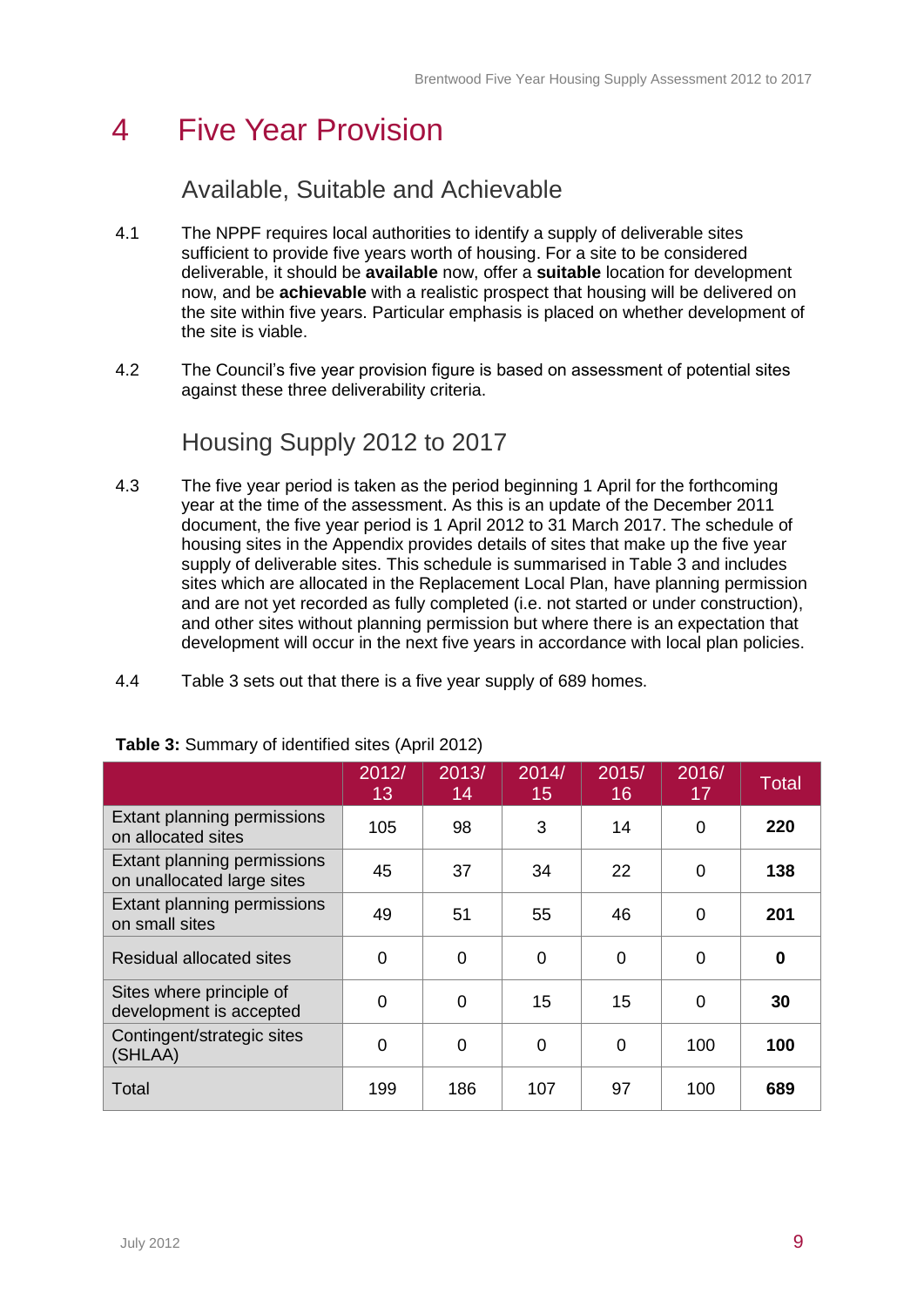### Windfall Sites

- <span id="page-9-0"></span>4.5 No allowance for windfall sites has been made in the calculation of the five year supply of 689 homes. However, the NPPF states that "local planning authorities may make an allowance for windfall sites if they have compelling evidence that such sites have consistently become available in the local area and will continue to provide a reliable source of supply. This should not include residential gardens."
- 4.6 Windfall sites have provided a continuous supply of housing in the Borough for a number of years and are expected to contribute additional housing supply in the future. In the last five years, windfalls on non-residential land have made up 22% of the Borough's housing supply, an average of 52 dwellings per year. Windfalls on residential land, including garden land, have not been included in this calculation.
- 4.7 Clearly further permissions will be granted on sites as yet unidentified (windfalls). Therefore, taking the above into account the total five year supply is expected to be further increased.

#### How Many Years Deliverable Land?

- <span id="page-9-1"></span>4.8 As set out in Table 3, Brentwood Borough has an overall amount of identifiable and deliverable housing land supply for 689 homes over the next five years. That is 34 more than the current RSS five year requirement (5%). This equates to a housing land supply of 5.3 years as set out in Table 4. The oversupply equals the required additional 5% buffer as set out in the NPPF.
- 4.9 In conclusion, the assessment set out in this paper shows that the Borough can demonstrate a five year deliverable supply of housing. Table 4 sets out a summary of this position at April 2012

| Approved RSS five year requirement                  | 655 homes |
|-----------------------------------------------------|-----------|
| Approved RSS annual average residual requirement    | 131 homes |
| Total identifiable five year supply                 | 689 homes |
| Annual average supply                               | 138 homes |
| Excess supply over requirement for five year period | 34 homes  |
| How many years housing supply?                      | 5.3 years |

<span id="page-9-2"></span>**Table 4:** Summary of five year housing supply – 1 April 2012 to 31 March 2017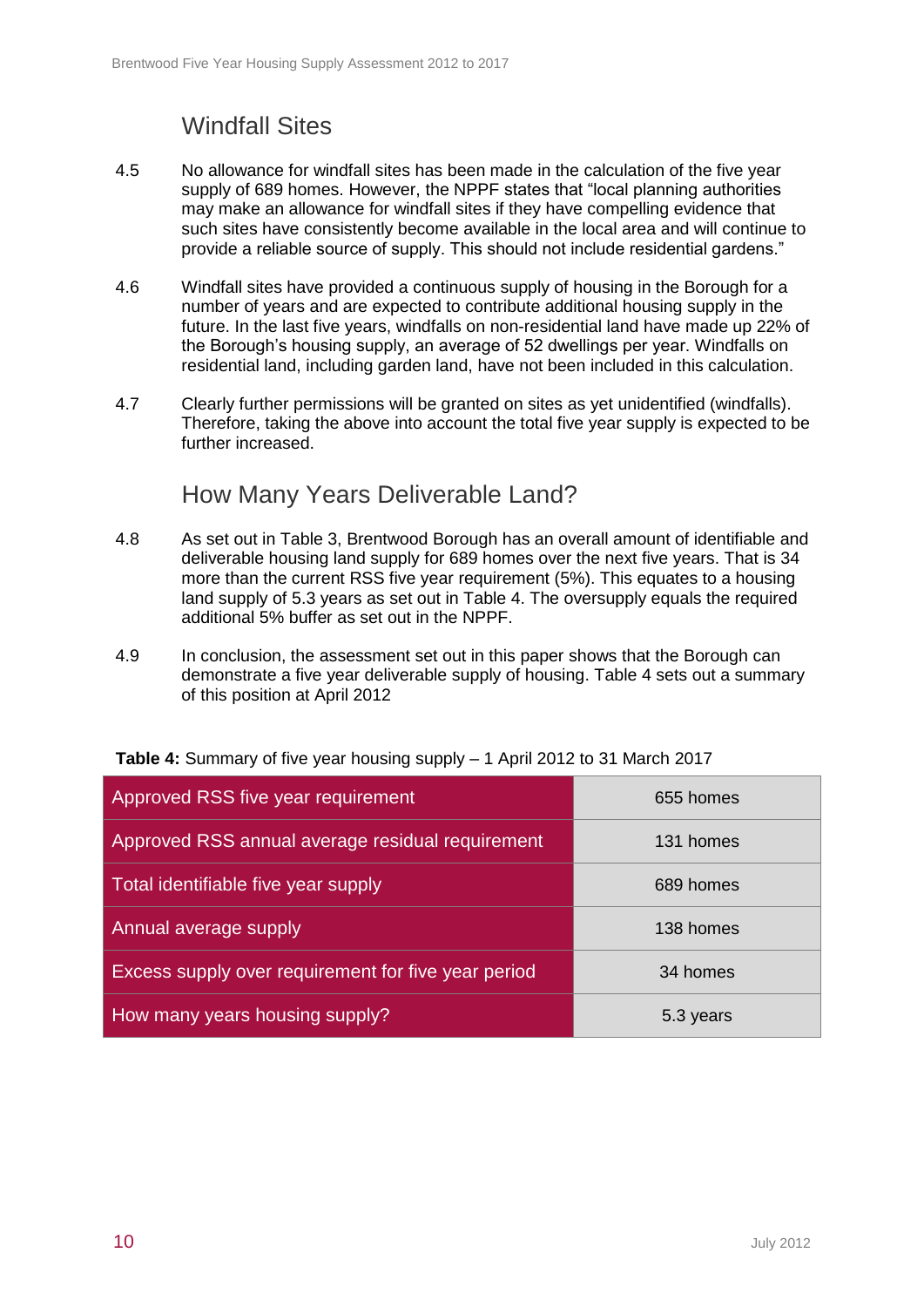### Appendix: Schedule of Identified Housing Sites (April 2012)

<span id="page-10-0"></span>

| Planning<br>application ref<br><b>Formally Identified</b> | Type of permission (full, outline,<br>reserved matters, allocation) | Site name/address                                                                                         | Ward                      | Grid Reference (X/Y) | size<br>Site      | Greenfield/Brownfield | Total number of dwellings with<br>planning permission /site capacity | Potential losses | 2011<br>April<br>$\overline{\phantom{m}}$<br>$\vec{a}$<br><b>Vet completions as</b> | Total net residual dwellings under<br>construction or not started at 1<br>April 2011 | 2011/12 net completions | $\subseteq \infty$<br>expected ii<br>1 April 2012<br>$\overline{\phantom{0}}$<br>completions<br>period from<br>Residual<br>five year | 2012/13        | 2013/14 | 2014/15      | 2015/16 | 2016/17      |
|-----------------------------------------------------------|---------------------------------------------------------------------|-----------------------------------------------------------------------------------------------------------|---------------------------|----------------------|-------------------|-----------------------|----------------------------------------------------------------------|------------------|-------------------------------------------------------------------------------------|--------------------------------------------------------------------------------------|-------------------------|--------------------------------------------------------------------------------------------------------------------------------------|----------------|---------|--------------|---------|--------------|
|                                                           |                                                                     | <b>Extant Planning Permissions on Allocated Sites</b>                                                     |                           |                      |                   |                       |                                                                      |                  |                                                                                     |                                                                                      |                         |                                                                                                                                      |                |         |              |         |              |
| BRW/672/05                                                | Full                                                                | William Hunter Way car park site, William<br>Hunter Way, Brentwood                                        | Brentwood<br>North        | 559335<br>193839     | 0.16              | $\sf B$               | 14                                                                   |                  |                                                                                     | 14                                                                                   |                         | 14                                                                                                                                   |                |         |              | 14      |              |
| BRW/201/10                                                | Full                                                                | Former Highwood & Little Highwood Hospital,<br>Geary Drive, Brentwood                                     | Brentwood<br>North        | 559061<br>194437     | 7.60              | B                     | 204                                                                  |                  |                                                                                     | 201                                                                                  | 98                      | 103                                                                                                                                  | 50             | 50      | 3            |         |              |
| BRW/1103/06                                               | Full                                                                | Former British Gas site, St James Road/Wharf<br>Road, Brentwood, CM14 4LF                                 | Brentwood<br>West         | 558841<br>193157     | 0.65              | B                     | 350                                                                  |                  | 350                                                                                 |                                                                                      |                         |                                                                                                                                      |                |         |              |         |              |
| BRW/661/09                                                | Full                                                                | Phase 4A - British Gas Site, St James<br>Road/Wharf Road, Brentwood, CM14 4LF                             | <b>Brentwood</b><br>West  | 558841<br>193157     | 0.47              | B                     | 53                                                                   |                  |                                                                                     | 53                                                                                   |                         | 53                                                                                                                                   | 25             | 28      |              |         |              |
| BRW/21/05<br>plus revisions                               | Full                                                                | Former Warley Hospital, Warley Hill, Warley                                                               | Warley                    | 558919<br>192333     | 4.05              | $\mathsf B$           | 230                                                                  |                  | 168                                                                                 | 62                                                                                   | 12                      | 50                                                                                                                                   | 30             | 20      |              |         |              |
|                                                           |                                                                     |                                                                                                           |                           |                      | <b>Sub Total:</b> |                       | 851                                                                  | $\bf{0}$         | 518                                                                                 | 330                                                                                  | 110                     | 220                                                                                                                                  | 105            | 98      | $\mathbf{3}$ | 14      | $\mathbf{0}$ |
|                                                           |                                                                     | <b>Extant Planning Permissions on Unallocated Large Sites</b>                                             |                           |                      |                   |                       |                                                                      |                  |                                                                                     |                                                                                      |                         |                                                                                                                                      |                |         |              |         |              |
| BRW/1081/06                                               | Full                                                                | Former St Charles Youth Treatment Centre,<br>Brentwood, CM14 4TP                                          | Brentwood<br>North        | 558554<br>194140     | 6.79              | $\sf B$               | 120                                                                  |                  | 108                                                                                 | 12                                                                                   | 8                       | $\overline{4}$                                                                                                                       | $\overline{4}$ |         |              |         |              |
| BRW/369/07                                                | Full                                                                | Former Sam's Nightclub, Ongar Road,<br>Brentwood, CM15 9GL (now known as The<br>Meads)                    | <b>Brentwood</b><br>North | 559630<br>194046     | 0.44              | B                     | 54                                                                   |                  | 54                                                                                  |                                                                                      |                         |                                                                                                                                      |                |         |              |         |              |
| BRW/297/05                                                | Full                                                                | Former St Helens RC Infants School, Queens<br>Road, Brentwood, CM14 4LL (now known as St<br>Helen's Mews) | Brentwood<br>South        | 559787<br>193652     | 0.41              | B                     | 40                                                                   |                  | 40                                                                                  |                                                                                      |                         |                                                                                                                                      |                |         |              |         |              |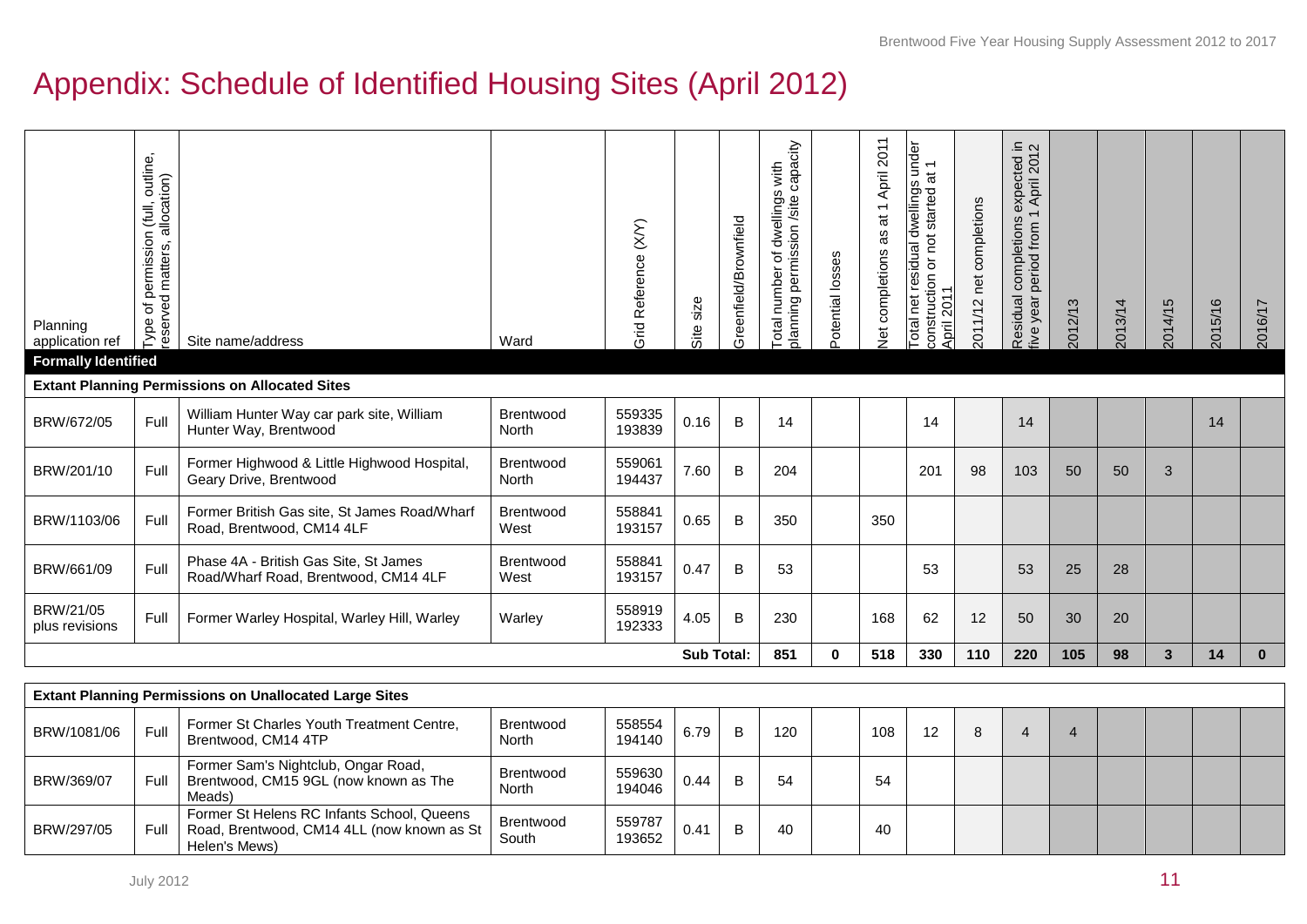BRW/1134/07 | Full 242 Ongar Road, Brentwood, CM15 9DX | Brentwood

BRW/802/08 Full 31 St Charles Road, Brentwood, CM14 4TS Brentwood

(between Barclays Bank & former Currys store)

BRW/450/08 Full (Jewlers) 58 Ongar Road, Brentwood, CM15

BRW/766/08 Full Daylite Windows, 49 Ongar Road, Brentwood,

BRW/728/08 Full 73-73A High Street, Brentwood, CM14 4RW

 $9AX$ 

CM15 9AZ

| BRW/666/09   | Full        | 43-53 Ingrave Road, Brentwood, CM15 8AZ<br>(SHLAA ref: B216)      | Brentwood<br>South                             | 560131<br>193508 | 0.23              | B              | 15  | $\overline{4}$ |                         | 11  |   | 11  |    |    | 11 |    |              |
|--------------|-------------|-------------------------------------------------------------------|------------------------------------------------|------------------|-------------------|----------------|-----|----------------|-------------------------|-----|---|-----|----|----|----|----|--------------|
| BRW/25/10    | Full        | Land rear of the Grange, 93 Queens Road,<br>Brentwood             | <b>Brentwood</b><br>South                      | 559787<br>193582 | 0.35              | B              | 12  |                |                         | 12  |   | 12  |    | 12 |    |    |              |
| BRW/883/07   | Full        | 122-124 Station Road, West Horndon, CM13<br>3LZ                   | Herongate,<br>Ingrave & West<br><b>Horndon</b> | 562890<br>188335 | 0.15              | B              | 13  | $\overline{2}$ |                         | 11  |   | 11  | 11 |    |    |    |              |
| BRW/1053/06  | Full        | Land rear of Sylvia Avenue/Brindles Close,<br>Hutton, CM13 2HP    | <b>Hutton Central</b>                          | 562196<br>193553 | 0.84              | B              | 33  |                |                         | 32  |   | 32  |    |    | 16 | 16 |              |
| BRW/605/08   | Outl<br>ine | Willowbrook Primary School, Brookfield Close,<br>Hutton, CM13 2RG | <b>Hutton Central</b>                          | 562584<br>195126 | 2.55              | B              | 36  |                |                         | 55  |   | 55  | 30 | 25 |    |    |              |
| 11/01042/FUL | Full        | Glanthams House, Hutton Road, Shenfield                           | Shenfield                                      | 560790<br>194822 | 0.28              | $\overline{B}$ | 14  |                |                         | 13  |   | 13  |    |    |    | 6  |              |
|              |             |                                                                   |                                                |                  | <b>Sub Total:</b> |                | 337 | 8              | 202                     | 146 | 8 | 138 | 45 | 37 | 34 | 22 | $\mathbf{0}$ |
|              |             | <b>Extant Planning Permissions on Small Sites</b>                 |                                                |                  |                   |                |     |                |                         |     |   |     |    |    |    |    |              |
|              |             |                                                                   |                                                |                  |                   |                |     |                |                         |     |   |     |    |    |    |    |              |
| BRW/449/07   | Full        | Land adj. 35 St Charles Road, Brentwood,<br><b>CM14 4TS</b>       | Brentwood<br>North                             | 558758<br>194230 | 0.05              | $\sf{B}$       |     |                | $\overline{\mathbf{1}}$ |     |   |     |    |    |    |    |              |
| BRW/469/07   | Full        | 3 High Street, Brentwood, CM14 4RG                                | <b>Brentwood</b><br><b>North</b>               | 559691<br>193919 | 0.01              | B              |     |                | 1                       |     |   |     |    |    |    |    |              |
| BRW/1107/07  | Full        | 63-65 High Street, Brentwood, CM14 4RH                            | <b>Brentwood</b><br>North                      | 559472<br>193809 | 0.09              | B              | 10  |                |                         | 10  |   | 10  | 5  | 5  |    |    |              |

559046<br>194563

559607

559420<br>193799

558762<br>194205

<sup>194563</sup> 0.03 <sup>B</sup> <sup>2</sup> <sup>1</sup> <sup>1</sup> <sup>1</sup> <sup>1</sup>

<sup>194205</sup> 0.09 <sup>B</sup> <sup>2</sup> <sup>1</sup> <sup>1</sup> <sup>1</sup> <sup>1</sup>

<sup>193799</sup> 0.14 <sup>B</sup> <sup>4</sup> <sup>4</sup> <sup>4</sup> <sup>4</sup>

559561 0.01 B 1 1 1<br>194069 0.01 B 1 1

 $\begin{array}{|c|c|c|c|c|c|c|c|c|c|c|c|} \hline 18 & 1 & 1 & 1 & 1 \ \hline 194062 & 0.01 & B & 1 & 1 \ \hline \end{array}$ 

North

Brentwood North

Brentwood North

Brentwood North

North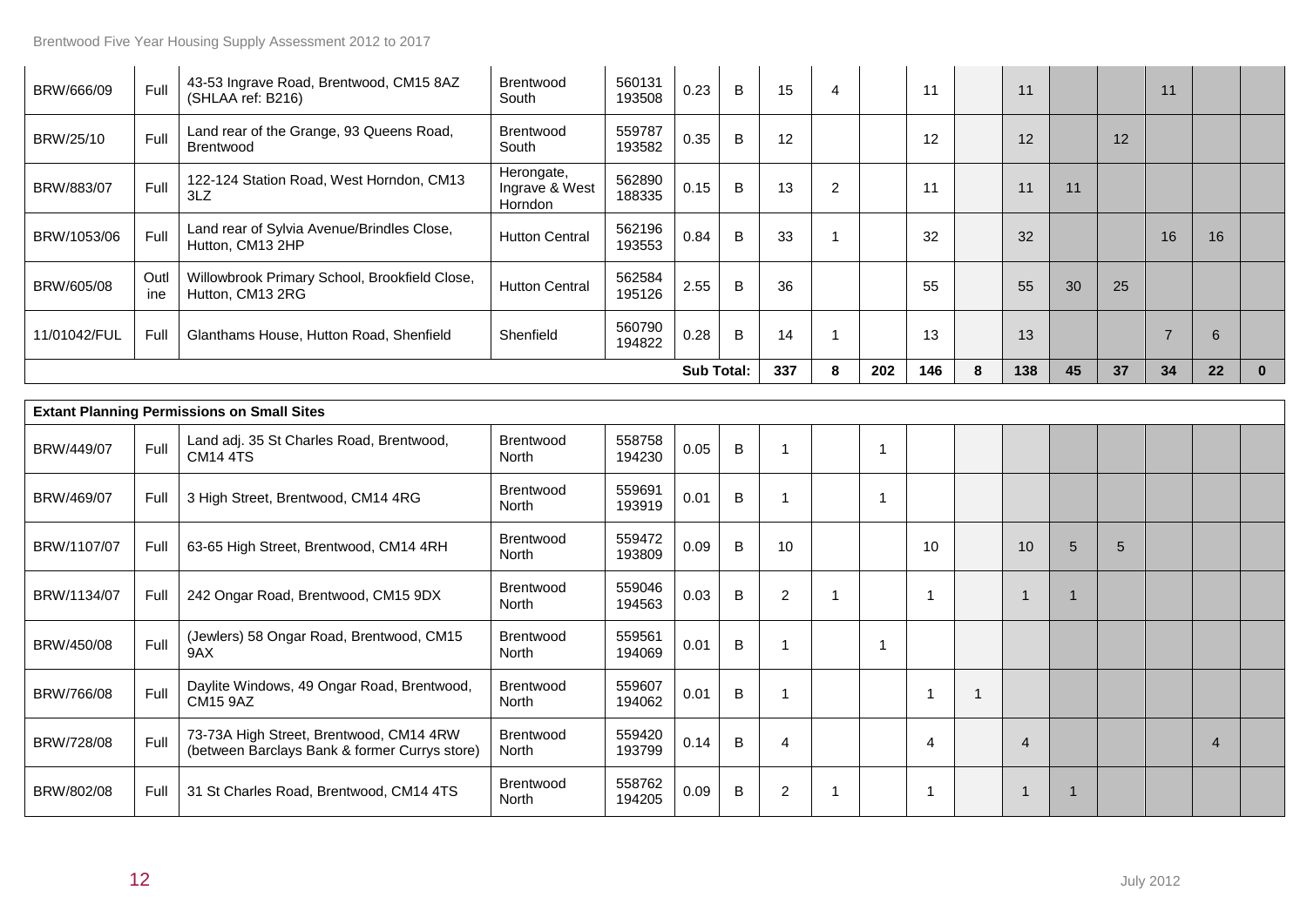| BRW/756/09 | Full | Rear of 89-93 Park Road, Brentwood, CM14<br>4TU (SHLAA ref: G153)                                        | <b>Brentwood</b><br>North | 558912<br>194070 | 0.07 | G       | 4              |                |                | $\overline{4}$ |   | $\overline{4}$ |                |                | $\boldsymbol{\Lambda}$ |                |  |
|------------|------|----------------------------------------------------------------------------------------------------------|---------------------------|------------------|------|---------|----------------|----------------|----------------|----------------|---|----------------|----------------|----------------|------------------------|----------------|--|
| BRW/803/09 | Full | 57-61 High Street, Brentwood, CM14 4RH                                                                   | <b>Brentwood</b><br>North | 559480<br>193808 | 0.03 | B       | 6              | $\overline{2}$ |                | 4              |   | $\overline{4}$ | $\overline{4}$ |                |                        |                |  |
| BRW/186/10 | Full | 3-11 Ongar Road, Brentwood                                                                               | <b>Brentwood</b><br>North | 559690<br>193972 | 0.03 | B       | 6              |                |                | 6              | 6 |                |                |                |                        |                |  |
| BRW/428/10 | Full | 35 Culyers Yard, High Street, Brentwood,<br><b>CM14 4RG</b>                                              | <b>Brentwood</b><br>North | 559579<br>193889 | 0.04 | B       | 10             | 1              |                | 9              |   | 9              |                | 5              | $\overline{4}$         |                |  |
| BRW/652/10 | Full | 135 High Street, Brentwood, CM14 4RZ                                                                     | <b>Brentwood</b><br>North | 559178<br>193685 | 0.01 | $\sf B$ | $\overline{2}$ |                |                | $\overline{2}$ |   | 2              |                | $\overline{2}$ |                        |                |  |
| BRW/768/10 | Full | 113-115 High Street, Brentwood,                                                                          | <b>Brentwood</b><br>North | 559264<br>193725 | 0.03 | B       | $\overline{2}$ |                |                | 2              |   | 2              | 2              |                |                        |                |  |
| 11/00083   | Full | Fairholme, Highland Avenue, Brentwood,<br><b>CM15 9DD</b>                                                | <b>Brentwood</b><br>North | 559404<br>194327 | 0.10 | B       | 10             | $\mathbf{1}$   |                | 9              |   | 9              |                |                | 5                      | $\overline{4}$ |  |
| BRW/454/04 | Full | 21 & 23 Eastfield Road, Brentwood, CM14 4HB                                                              | <b>Brentwood</b><br>South | 559750<br>193550 | 0.04 | $\sf B$ | $\overline{4}$ | $\overline{a}$ |                | 2              |   | 2              |                | 2              |                        |                |  |
| BRW/696/06 | Full | Rose Valley House, Rose Bank, Brentwood,<br><b>CM14 4HX</b>                                              | <b>Brentwood</b><br>South | 559593<br>193302 | 0.30 | $\sf B$ | 9              | $\mathbf{1}$   | 8              |                |   |                |                |                |                        |                |  |
| BRW/25/08  | Full | 19-23 Crown Street, Brentwood, CM14 4BA                                                                  | <b>Brentwood</b><br>South | 559364<br>193657 | 0.02 | B       | $\overline{2}$ |                |                | 2              |   | $\overline{2}$ | $\overline{2}$ |                |                        |                |  |
| BRW/505/08 | Full | 29 Rose Valley, Brentwood, CM14 4HZ                                                                      | <b>Brentwood</b><br>South | 559490<br>193295 | 0.08 | B       | 9              | $\mathbf{1}$   |                | 8              |   | 8              | $\overline{4}$ | $\overline{4}$ |                        |                |  |
| BRW/888/08 | Full | 18 Gresham Road, Brentwood, CM14 4HN                                                                     | <b>Brentwood</b><br>South | 559413<br>193231 | 0.01 | B       | 3              |                |                | 3              |   | 3              |                | 3              |                        |                |  |
| BRW/175/10 | Full | Land adj. Strathearn Lodge, Rose Valley,<br>Brentwood, CM14 4HX                                          | <b>Brentwood</b><br>South | 559567<br>193294 | 0.05 | $\sf B$ | -1             |                |                | -1             |   | $\overline{1}$ |                | 1              |                        |                |  |
| BRW/302/10 | Full | Land adj. 40 Pondfield Lane, Brentwood, CM13<br>2BX                                                      | <b>Brentwood</b><br>South | 561397<br>193009 | 0.02 | G       |                |                |                | -1             | 1 |                |                |                |                        |                |  |
| BRW/321/10 | Full | Land adj. 42 Pondfield Lane, Brentwood (now<br>known as 1A & 1B Wingfield Close, Brentwood,<br>CM13 2BT) | <b>Brentwood</b><br>South | 561395<br>193032 | 0.03 | G       | $\overline{2}$ |                | $\overline{2}$ |                |   |                |                |                |                        |                |  |
| BRW/447/10 | Full | 29B Crown Street, Brentwood, CM14 4BA                                                                    | <b>Brentwood</b><br>South | 559372<br>193639 | 0.01 | $\sf B$ |                |                | $\mathbf{1}$   |                |   |                |                |                |                        |                |  |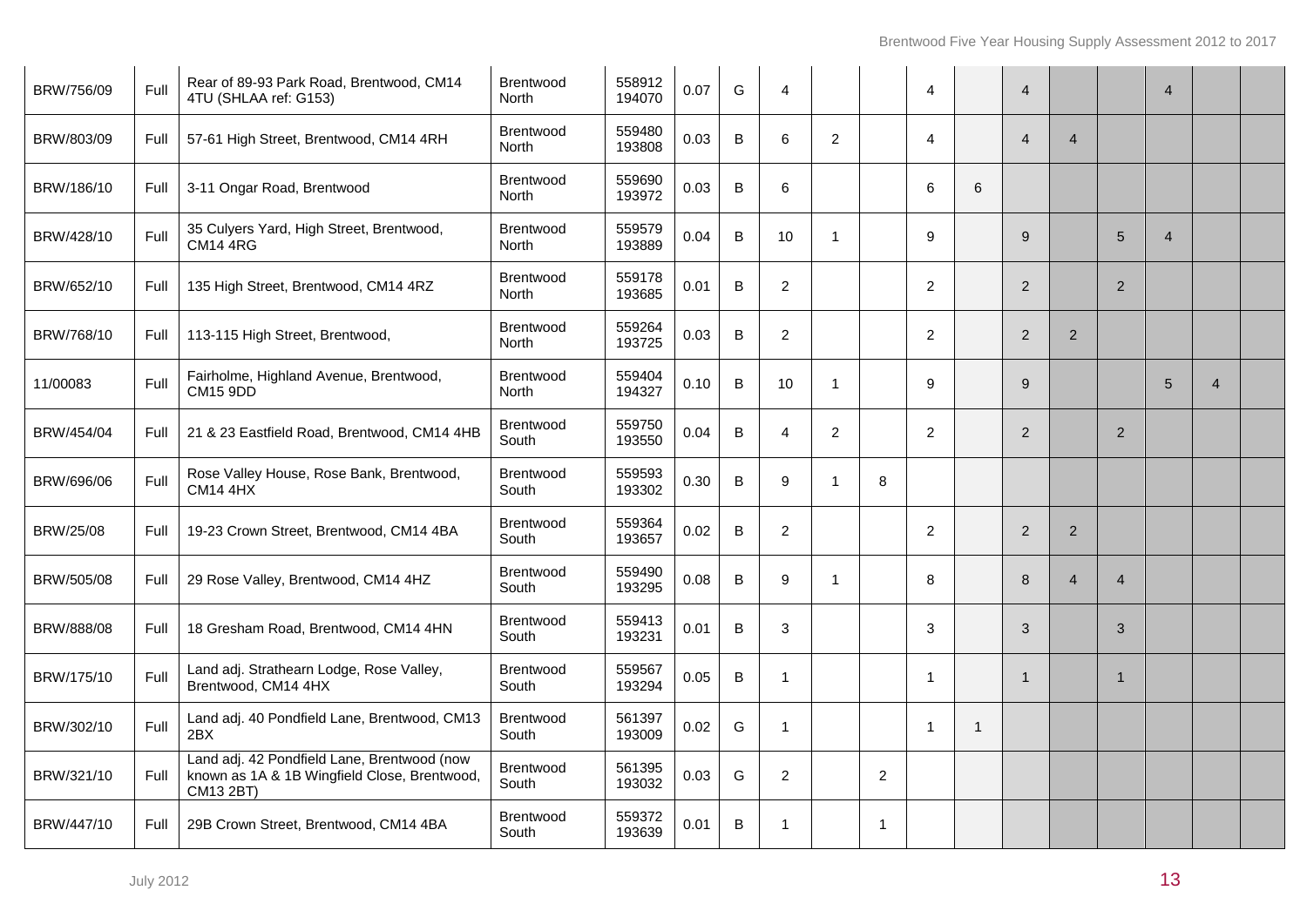| BRW/547/10 | Full | 31 Queens Road, Brentwood, CM14 4HE                           | Brentwood<br>South        | 559426<br>193405 | 0.09 | B       | 6              | $\mathbf 1$ |                | 5              |                | $\sqrt{5}$     |              | 5  |                |                |  |
|------------|------|---------------------------------------------------------------|---------------------------|------------------|------|---------|----------------|-------------|----------------|----------------|----------------|----------------|--------------|----|----------------|----------------|--|
| BRW/671/10 | Full | 25 The Avenue, Ingrave, CM13 2AD                              | <b>Brentwood</b><br>South | 561026<br>192564 | 0.11 | $\sf B$ | $\overline{2}$ | -1          |                | 1              |                | $\mathbf{1}$   | $\mathbf{1}$ |    |                |                |  |
| 11/01140   | Full | 10 Wingfield Close, Brentwood, CM13 2BT                       | Brentwood<br>South        | 561348<br>193026 | 0.02 | G       | $\mathbf{1}$   |             |                | -1             |                | 1              |              |    | $\mathbf{1}$   |                |  |
| 10/00448   | Full | 22A Crown Street, Brentwood, CM14 4BA                         | Brentwood<br>South        | 559388<br>193660 | 0.01 | B       | $\mathbf{1}$   |             |                | $\mathbf 1$    | $\overline{1}$ |                |              |    |                |                |  |
| BRW/790/10 | Full | 48-52 Queens Road, Brentwood, CM14 4HD                        | <b>Brentwood</b><br>South | 559559<br>193556 | 0.08 | B       | 10             | 3           |                | $\overline{7}$ |                | $\overline{7}$ |              |    |                | $\overline{7}$ |  |
| 11/01069   | Full | 61 Pondfield Lane, Brentwood, CM13 2DA                        | Brentwood<br>South        | 561466<br>191136 | 0.05 | G       | $\mathbf{1}$   |             |                | -1             |                | 1              |              |    | $\mathbf{1}$   |                |  |
| BRW/534/07 | Full | 30 Westbury Road, Brentwood, CM14 4JR                         | <b>Brentwood</b><br>West  | 559184<br>193555 | 0.03 | B       | $\mathbf{1}$   |             |                | -1             | $\overline{1}$ |                |              |    |                |                |  |
| BRW/268/08 | Full | Garden land of 8 Ashford Avenue, Brentwood                    | <b>Brentwood</b><br>West  | 558508<br>193108 | 0.03 | B       | -1             |             | $\overline{1}$ |                |                |                |              |    |                |                |  |
| BRW/655/10 | Full | 30 Crescent Road, Brentwood, CM14 5JR                         | <b>Brentwood</b><br>West  | 559190<br>192837 | 0.08 | G       | $\overline{2}$ |             |                | 2              | $\overline{2}$ |                |              |    |                |                |  |
| BRW/776/10 | Full | 15 Kings Chase, Brentwood, CM14 4LE                           | <b>Brentwood</b><br>West  | 559192<br>193312 | 0.02 | B       | $\overline{2}$ | -1          |                | $\mathbf 1$    | $\overline{1}$ |                |              |    |                |                |  |
| 11/00440   | Full | 36 Cromwell Road, Warley, CM14 5DT                            | Brentwood<br>West         | 558909<br>192935 | 0.05 | B       | $\overline{2}$ | 1           |                | -1             |                | $\mathbf{1}$   |              |    | $\overline{1}$ |                |  |
| 11/00545   | Full | Land adj. 1 Fairfield Road, Brentwood, CM14<br>4LS            | Brentwood<br>West         | 559278<br>193221 | 0.05 | B       | 9              |             |                | 9              |                | 9              |              |    | 5              | $\overline{4}$ |  |
| 11/00714   | Full | Fern House, 120 High Street, Brentwood,<br><b>CM14 4AS</b>    | <b>Brentwood</b><br>West  | 559163<br>193648 | 0.01 | B       | 1              |             |                | -1             |                | $\mathbf{1}$   |              | -1 |                |                |  |
| BRW/12/08  | Full | Searchlight, School Road, Kelvedon Hatch,<br>CM15 ODH         | Brizes &<br>Doddinghurst  | 557149<br>198958 | 0.13 | B       | 3              | 1           | 2              |                |                |                |              |    |                |                |  |
| BRW/930/08 | Full | Land adj. 1 Fox Hatch, Kelvedon Hatch                         | Brizes &<br>Doddinghurst  | 557362<br>198424 | 0.03 | B       | $\mathbf{1}$   |             |                | -1             |                | $\mathbf{1}$   |              | -1 |                |                |  |
| BRW/931/08 | Full | The Barn, Doddinghurst Road, Doddinghurst,<br><b>CM15 0QH</b> | Brizes &<br>Doddinghurst  | 559099<br>199029 | 0.05 | B       | $\overline{2}$ | -1          |                | -1             |                | $\mathbf{1}$   | 1            |    |                |                |  |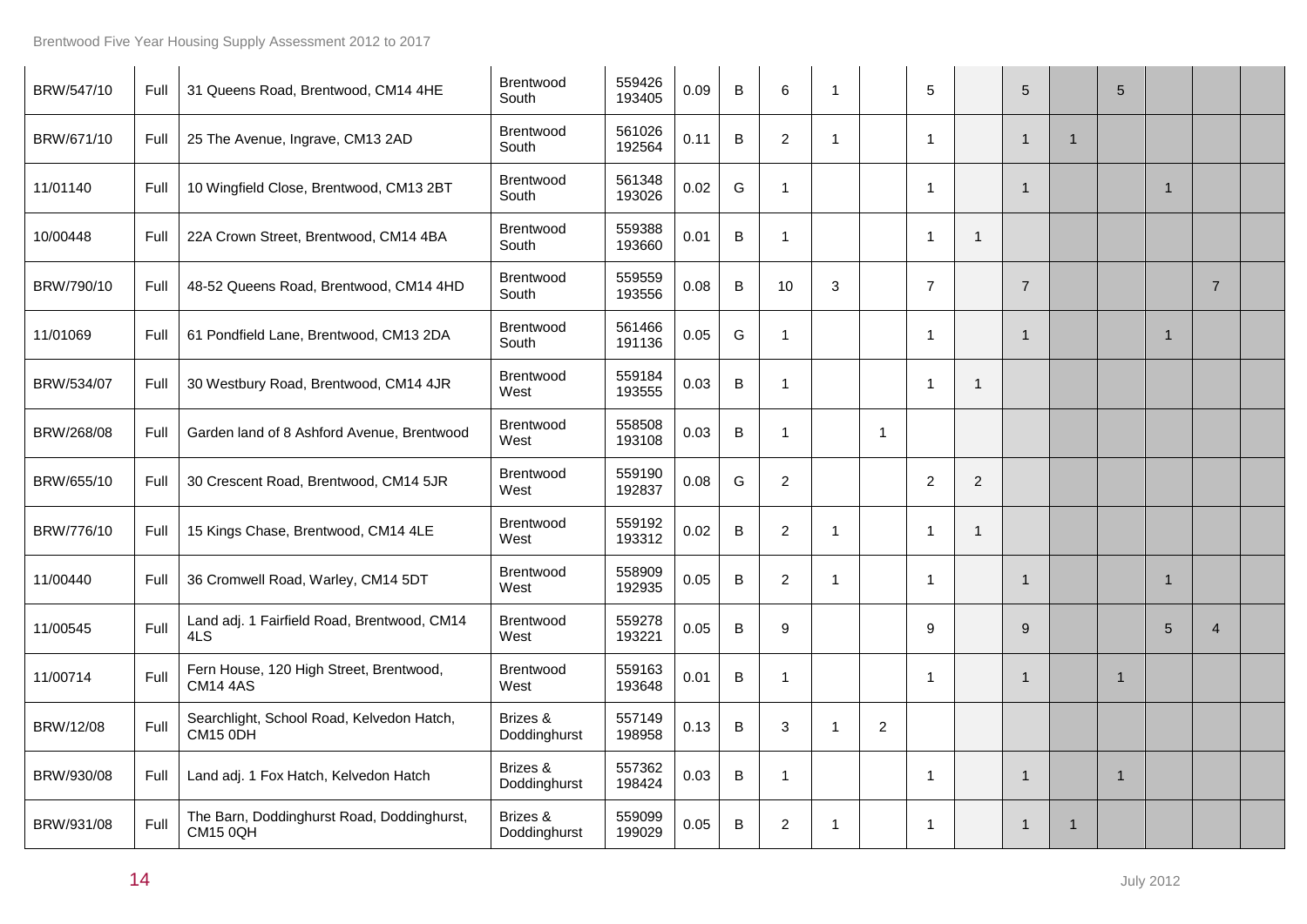| BRW/518/09 | Full        | Greenways, School Road, Kelvedon Hatch,<br>CM15 0DH (SHLAA ref: G147)                          | Brizes &<br>Doddinghurst                | 557116<br>198977 | 0.19 | $\mathsf B$ | 4              |   |                | 4              |    | $\overline{4}$ |                | $\boldsymbol{\vartriangle}$ |                |  |
|------------|-------------|------------------------------------------------------------------------------------------------|-----------------------------------------|------------------|------|-------------|----------------|---|----------------|----------------|----|----------------|----------------|-----------------------------|----------------|--|
| BRW/795/09 | Full        | Adj. 28 Stocks Lane, Kelvedon Hatch, CM15<br>0 <sub>BL</sub>                                   | Brizes &<br>Doddinghurst                | 557767<br>198477 | 0.03 | $\sf B$     | 1              |   |                | - 1            | -1 |                |                |                             |                |  |
| BRW/174/10 | Full        | Enderley, School Road, Kelvedon Hatch, CM15<br>0 <sub>D</sub> L                                | Brizes &<br>Doddinghurst                | 557476<br>198904 | 0.12 | B           | -1             |   | $\mathbf 1$    |                |    |                |                |                             |                |  |
| 11/00750   | Full        | Manitoba, School Road, Kelvedon Hatch,<br><b>CM15 0DW</b>                                      | Brizes &<br>Doddinghurst                | 557573<br>198976 | 0.22 | B           | $\overline{2}$ |   |                | $\overline{c}$ |    | $\overline{2}$ |                |                             | $\overline{2}$ |  |
| BRW/393/08 | Full        | 54 Station Road, West Horndon, CM13 3TW                                                        | Herongate,<br>Ingrave & West<br>Horndon | 562477<br>188181 | 0.03 | B           | $\overline{2}$ |   | 2              |                |    |                |                |                             |                |  |
| BRW/660/08 | Full        | Salmonds Farm, Salmonds Grove, Ingrave,<br><b>CM13 3RS</b>                                     | Herongate,<br>Ingrave & West<br>Horndon | 562436<br>192142 | 0.01 | G           | -1             |   | $\mathbf{1}$   |                |    |                |                |                             |                |  |
| BRW/424/09 | Full        | Adj. 20 Cricketers Lane, Herongate,<br>Brentwood, CM13 3PZ                                     | Herongate,<br>Ingrave & West<br>Horndon | 562883<br>191247 | 0.03 | B           | $\mathbf{1}$   |   | $\mathbf{1}$   |                |    |                |                |                             |                |  |
| BRW/723/10 | Full        | Land rear of 197 Brentwood Road, Herongate,<br>Brentwood, CM13 3PH                             | Herongate,<br>Ingrave & West<br>Horndon | 562952<br>191110 | 0.04 | G           | -1             |   |                | -1             | 1  |                |                |                             |                |  |
| 11/00853   | Full        | 8 Brentwood Road, Brentwood, CM13 3QH                                                          | Herongate,<br>Ingrave & West<br>Horndon | 561776<br>192433 | 0.02 | G           | $\overline{2}$ |   |                | 2              |    | 2              | 2              |                             |                |  |
| BRW/63/06  | Full        | Land at 22 Newmans Drive and land rear of<br>196, 198, 200 & 200A Hanging Hill Lane,<br>Hutton | <b>Hutton Central</b>                   | 562219<br>194685 | 0.22 | B           | 5              | 1 | $\overline{4}$ |                |    |                |                |                             |                |  |
| BRW/50/10  | Full        | 69 Hanging Hill Lane, Hutton, CM13 2HN                                                         | <b>Hutton Central</b>                   | 562239<br>193697 | 0.10 | B           | 3              | 1 |                | 2              |    | 2              | $\overline{2}$ |                             |                |  |
| BRW/552/10 | Outl<br>ine | 30 Rayleigh Road, Brentwood, CM13 1AD                                                          | <b>Hutton Central</b>                   | 561604<br>195175 | 0.03 | B           | 5              |   |                | 5              |    | 5              |                |                             | 5              |  |
| BRW/69/11  | Outl<br>ine | 21 Newmans Drive, Hutton, CM13 2PZ                                                             | <b>Hutton Central</b>                   | 562211<br>194626 | 0.16 | G           | $\overline{2}$ |   |                | -1             |    | $\overline{1}$ |                |                             | -1             |  |
| 11/00794   | Full        | 12 Park Avenue, Hutton                                                                         | <b>Hutton Central</b>                   | 562399<br>194423 | 0.09 | G           | -1             |   |                | -1             |    | $\overline{1}$ |                | -1                          |                |  |
| BRW/562/07 | Full        | 201-207 Rayleigh Road, Hutton, CM13 1LZ                                                        | <b>Hutton East</b>                      | 562820<br>195303 | 0.03 | B           | 4              |   |                | 4              |    | $\overline{4}$ | $\overline{4}$ |                             |                |  |
| BRW/987/08 | Full        | 1 Chelmer Drive, Hutton, CM13 1NR                                                              | <b>Hutton East</b>                      | 563256<br>195150 | 0.06 | B           | 1              |   |                | -1             |    | $\mathbf{1}$   |                |                             |                |  |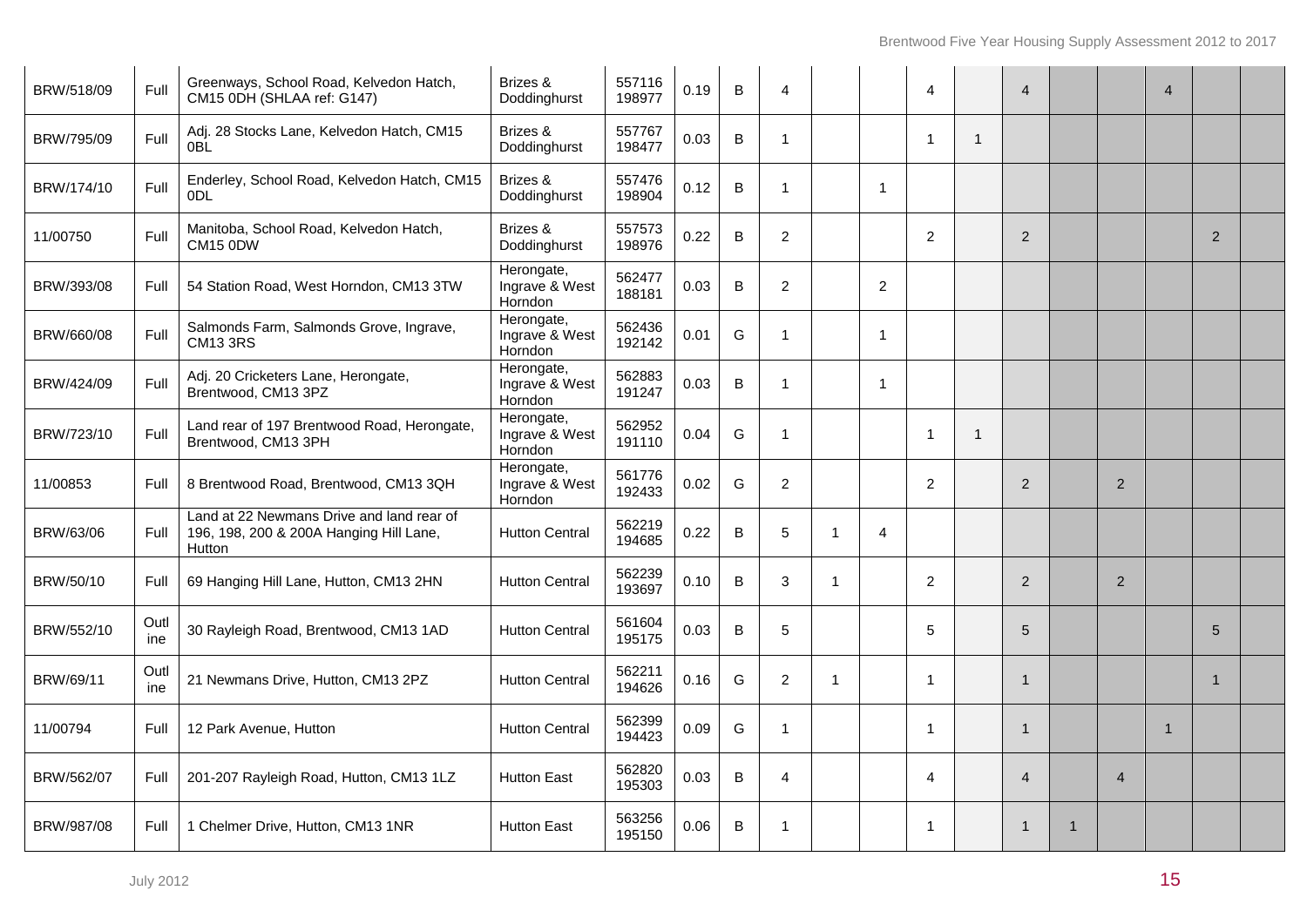| BRW/285/09                      | Full        | 552 Rayleigh Road, Hutton, CM13 1SG                                      | <b>Hutton East</b>  | 564649<br>194892 | 0.17 | B       | -1             |    | -1             |                | $\mathbf 1$    | $\mathbf{1}$   |                |                |             |  |
|---------------------------------|-------------|--------------------------------------------------------------------------|---------------------|------------------|------|---------|----------------|----|----------------|----------------|----------------|----------------|----------------|----------------|-------------|--|
| BRW/413/09                      | Full        | 227 Rayleigh Road, Hutton                                                | <b>Hutton East</b>  | 562921<br>195336 | 0.04 | B       | 1              |    | -1             | $\mathbf{1}$   |                |                |                |                |             |  |
| BRW/653/09                      | Full        | 1 Bournebridge Close, Hutton, CM13 1RJ                                   | <b>Hutton East</b>  | 563070<br>194820 | 0.02 | B       | $\mathbf 1$    |    | -1             |                | $\mathbf{1}$   |                | -1             |                |             |  |
| BRW/411/10                      | Full        | Land adj. Greenend, Hutton, CM13 1RX                                     | <b>Hutton East</b>  | 563570<br>194668 | 0.19 | B       | -1             |    | -1             |                | $\mathbf 1$    |                | -1             |                |             |  |
| BRW/727/10                      | Full        | 1 Kelvedon Close, Hutton, CM13 1QS                                       | <b>Hutton East</b>  | 563192<br>195002 | 0.02 | G       | $\overline{1}$ |    |                |                | $\mathbf 1$    | 1              |                |                |             |  |
| BRW/1129/07                     | Full        | Grasmere, Alexander Lane, Hutton, CM13 1AG                               | <b>Hutton North</b> | 561610<br>195231 | 0.08 | B       | 5              | -1 | 4              |                | $\overline{4}$ | $\overline{4}$ |                |                |             |  |
| BRW/897/08                      | Full        | Land rear of St Ninian, Alexander Lane,<br>Shenfield                     | <b>Hutton North</b> | 561666<br>195212 | 0.10 | В       | $\overline{2}$ |    | $\overline{2}$ |                | $\overline{2}$ | $\overline{2}$ |                |                |             |  |
| BRW/28/09                       | Full        | 74A Woodland Avenue, Hutton                                              | <b>Hutton North</b> | 562482<br>195847 | 0.03 | $\sf B$ | $\overline{a}$ |    | $\overline{c}$ | $\overline{c}$ |                |                |                |                |             |  |
| BRW/28/10                       | Full        | 11 Wilkes Road, Brentwood, CM13 1LH                                      | <b>Hutton North</b> | 562722<br>195627 | 0.02 | В       | $\overline{2}$ | 1  | $\mathbf 1$    | $\mathbf{1}$   |                |                |                |                |             |  |
| BRW/533/10                      | Full        | St Ninian, Alexander Lane, Shenfield, CM13<br>1AG                        | <b>Hutton North</b> | 561601<br>195215 | 0.09 | В       | $\overline{7}$ | -1 | 6              |                | 6              | 6              |                |                |             |  |
| 11/00314                        | Full        | 28 Arnolds Avenue, Hutton                                                | <b>Hutton North</b> | 562308<br>195982 | 0.07 | G       | 1              |    |                |                | $\mathbf 1$    |                |                |                | 1           |  |
| 11/01209                        | Full        | 7 Highview Crescent, Hutton, CM13 1BJ                                    | <b>Hutton North</b> | 562408<br>195206 | 0.02 | G       | -1             |    | -1             |                | $\mathbf 1$    |                |                |                | $\mathbf 1$ |  |
| BRW/119/06                      | Outl<br>ine | Rear of Netherton & Three Hedges, Hutton<br>Mount                        | <b>Hutton South</b> | 561293<br>194549 | 0.70 | В       | 5              |    | 5              |                | 5              |                |                | 5              |             |  |
| BRW/732/09                      | Outl<br>ine | Land adj. 27 Longaford Way, Hutton Mount,<br><b>CM13 2LT</b>             | <b>Hutton South</b> | 562025<br>194469 | 0.23 | B       | $\overline{2}$ |    | $\overline{c}$ |                | $\overline{2}$ |                |                | $\overline{2}$ |             |  |
| BRW/799/09                      | Full        | Long Ridings, Roundwood Avenue, Brentwood,<br>CM13 2ND (SHLAA ref: B041) | <b>Hutton South</b> | 561570<br>194648 | 0.40 | B       | 3              | 1  | $\overline{2}$ |                | $\overline{2}$ |                | $\overline{2}$ |                |             |  |
| BRW/616/10 &<br><b>BRW/8/11</b> | Full        | Rossmoyne, Heronway, Hutton, CM13 2LX                                    | <b>Hutton South</b> | 561547<br>194347 | 0.36 | B       | $\overline{c}$ | -1 | -1             |                | 1              |                |                |                |             |  |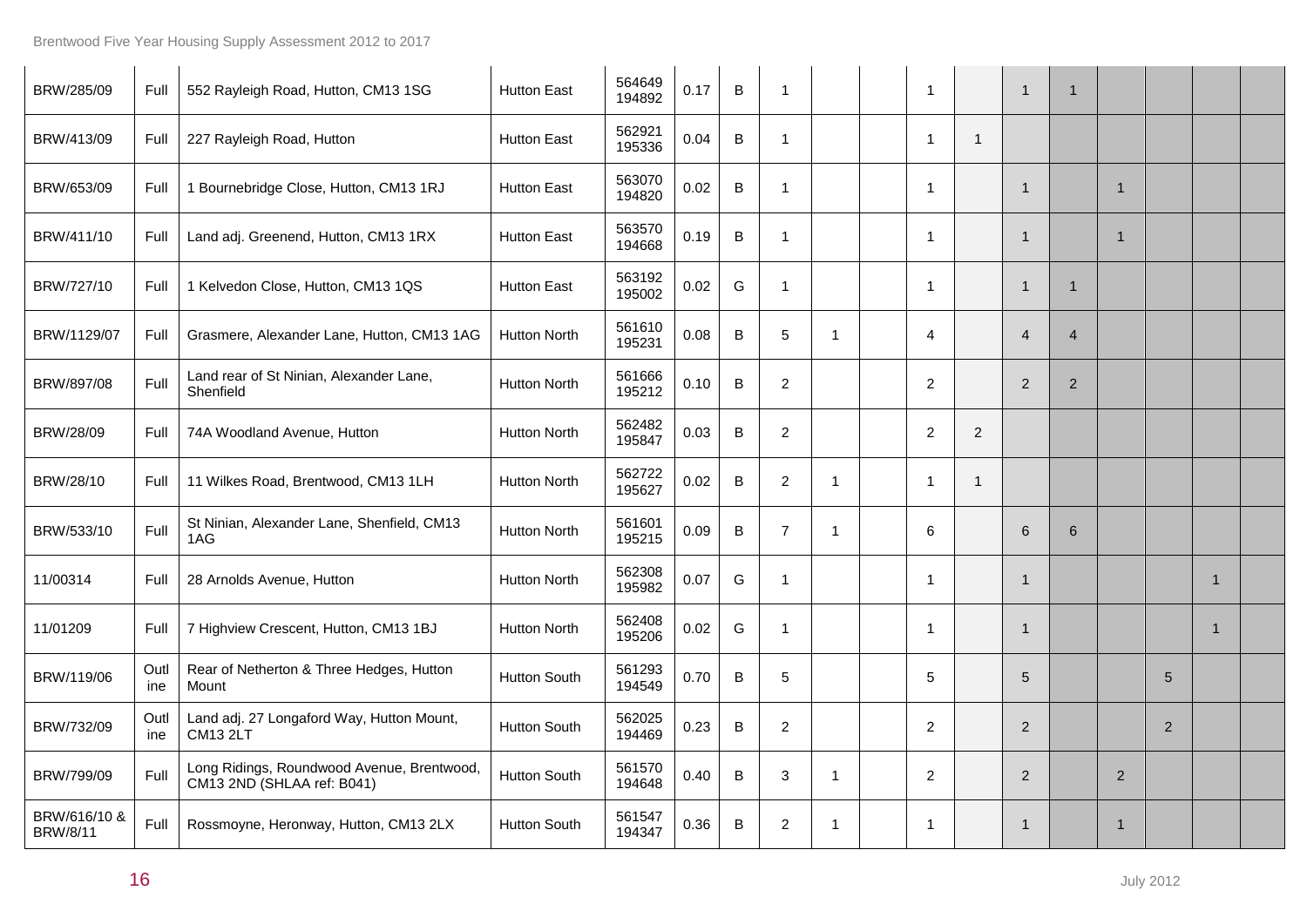| BRW/11/93    | Full        | Rawdon, Herrington Grove, Hutton                                          | <b>Hutton South</b>                           | 561409<br>194823 | 0.28 | B | $\overline{2}$ |                |   |                |             | 2              | 2              |                |                |                |  |
|--------------|-------------|---------------------------------------------------------------------------|-----------------------------------------------|------------------|------|---|----------------|----------------|---|----------------|-------------|----------------|----------------|----------------|----------------|----------------|--|
| BRW/540/10   | Full        | Land rear of 118A High Street, Ingatestone,<br>CM4 0BA                    | Ingatestone,<br>Fryerning &<br>Mountnessing   | 564922<br>199497 | 0.17 | B | 8              |                |   | 8              |             | 8              | $\overline{4}$ | $\overline{4}$ |                |                |  |
| BRW/749/08   | Full        | 60 High Street, Ingatestone, CM14 9DW                                     | Ingatestone,<br>Fryerning &<br>Mountnessing   | 565118<br>199689 | 0.01 | B | 1              |                |   | -1             | $\mathbf 1$ |                |                |                |                |                |  |
| BRW/167/09   | Full        | 3 & 5 High Street, Ingatestone, CM4 9ED                                   | Ingatestone,<br>Fryerning &<br>Mountnessing   | 565218<br>199744 | 0.04 | B | 4              | -1             | 3 |                |             |                |                |                |                |                |  |
| 10/00001/EXT | Outl<br>ine | Land rear of 28-30 Pine Drive, Ingatestone                                | Ingatestone,<br>Fryerning &<br>Mountnessing   | 565397<br>199648 | 0.07 | B | 1              |                |   | -1             |             | $\mathbf 1$    |                |                |                | $\mathbf{1}$   |  |
| BRW/829/10   | Full        | Stocks Bar, High Street, Ingatestone, CM4 9DU                             | Ingatestone,<br>Fryerning &<br>Mountnessing   | 565133<br>199660 | 0.03 | B | 6              | $\overline{2}$ |   | $\overline{4}$ |             | $\overline{4}$ |                |                | 2              | $\overline{2}$ |  |
| 11/00394     | Full        | Malyons Yard, Roman Road, Ingatestone                                     | Ingatestone,<br>Fryerning and<br>Mountnessing | 563930<br>198630 | 0.01 | G | 1              |                |   | -1             |             | -1             |                |                |                | -1             |  |
| 11/00785     | Outl<br>ine | 2 High Street, Ingatestone, CM4 9EE                                       | Ingatestone,<br>Fryerning &<br>Mountnessing   | 565307<br>199900 | 0.05 | G | 1              |                |   | -1             |             | -1             |                |                |                | -1             |  |
| 11/01159     | Full        | Land rear of 60 High Street, Ingatestone                                  | Ingatestone,<br>Fryerning &<br>Mountnessing   | 565106<br>199703 | 0.01 | B | $\overline{2}$ |                |   | $\overline{2}$ |             | $\overline{2}$ |                |                |                | 2              |  |
| BRW/852/87   | Full        | Rear of 35 and between 27-35 Crow Green<br>Road                           | Pilgrims Hatch                                | 558059<br>195813 | 0.17 | В | 3              |                |   | 3              |             | 3              | 3              |                |                |                |  |
| BRW/44/09    | Full        | 6 Kensington Road, Pilgrims Hatch, Brentwood                              | <b>Pilgrims Hatch</b>                         | 558449<br>195213 | 0.05 | В | $\overline{2}$ | -1             | 1 |                |             |                |                |                |                |                |  |
| BRW/492/09   | Full        | Brickhouse Farm, Doddinghurst Road, CM15<br>0SG                           | Pilgrims Hatch                                | 559777<br>196558 | 0.11 | G | 1              |                |   | -1             |             | 1              |                |                |                |                |  |
| BRW/573/09   | Full        | Weald Park Garage, 377 Ongar Road, Pilgrims<br>Hatch, Brentwood, CM15 9HZ | Pilgrims Hatch                                | 558495<br>195065 | 0.16 | B | 4              |                |   | $\overline{4}$ |             | $\overline{4}$ |                |                | $\overline{4}$ |                |  |
| BRW/640/09   | Full        | Mapleton Growers Ltd, Mores Lane, Pilgrims<br>Hatch                       | Pilgrims Hatch                                | 556710<br>196523 | 0.16 | G | 1              |                |   | $\mathbf{1}$   |             | -1             |                | 1              |                |                |  |
| BRW/9/10     | Full        | Land at 7 Albany Road, Pilgrims Hatch,<br>Brentwood, CM15 9PJ             | <b>Pilgrims Hatch</b>                         | 558915<br>195385 | 0.02 | B | -1             |                |   | -1             |             | -1             |                |                |                |                |  |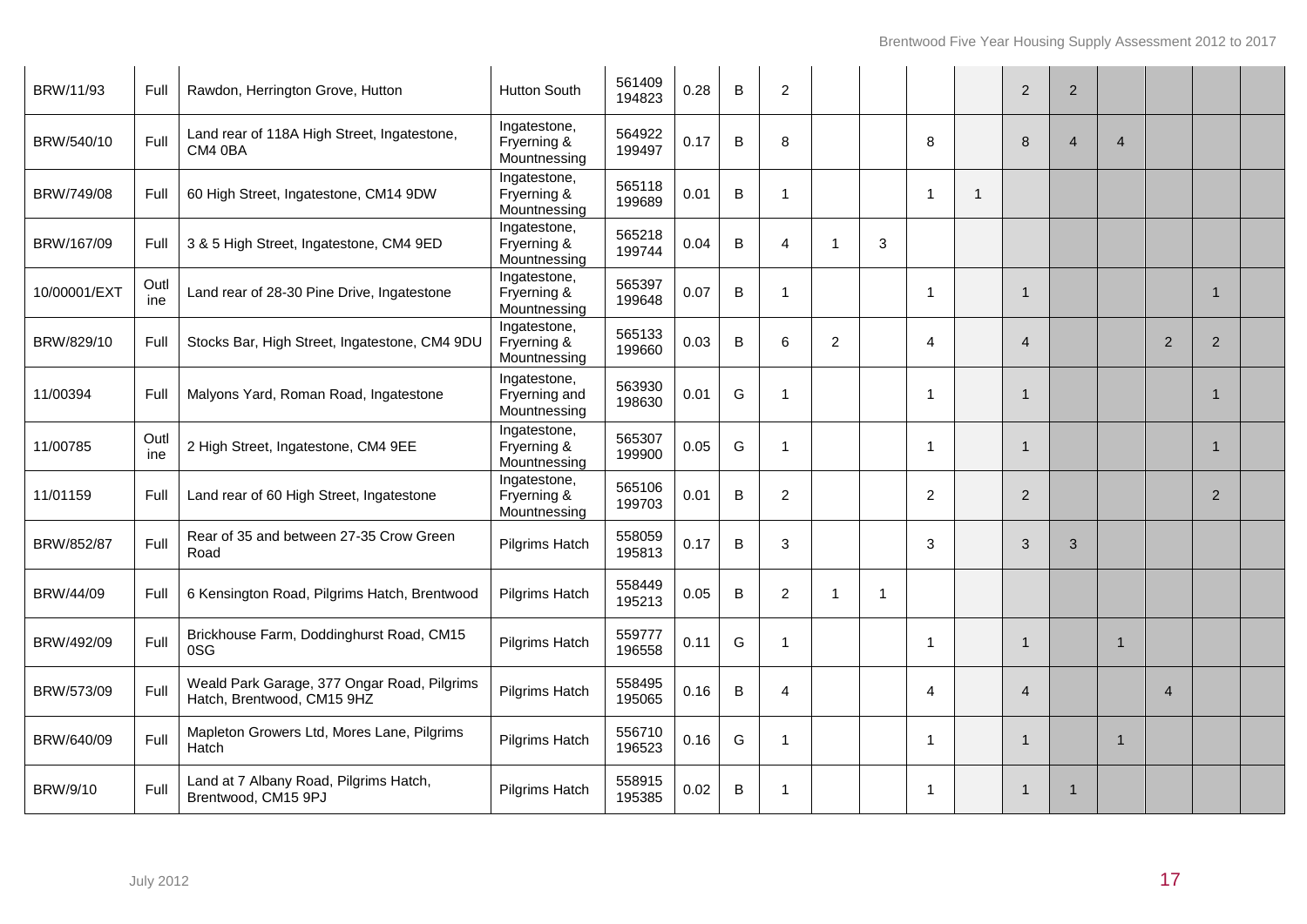| BRW/246/10  | Full | 377 Ongar Road, Pilgrims Hatch, Brentwood,<br><b>CM15 9HZ</b>       | Pilgrims Hatch     | 558515<br>195081 | 0.05 | B       | -1             |    |             | $\overline{1}$ |             | $\mathbf{1}$   |   |              | 1              |              |  |
|-------------|------|---------------------------------------------------------------------|--------------------|------------------|------|---------|----------------|----|-------------|----------------|-------------|----------------|---|--------------|----------------|--------------|--|
| BRW/288/10  | Full | Land adj. 24 Elizabeth Road, Pilgrims Hatch,<br>Brentwood, CM15 9NP | Pilgrims Hatch     | 559000<br>195326 | 0.02 | G       | 1              |    |             | -1             |             | $\mathbf{1}$   |   | $\mathbf{1}$ |                |              |  |
| 11/00148    | Full | Land adj. 40 King Georges Road, Pilgrims<br>Hatch                   | Pilgrims Hatch     | 558666<br>195206 | 0.03 | G       | -1             |    |             | -1             |             | $\mathbf{1}$   |   |              | 1              |              |  |
| BRW/1143/07 | Full | 79 Priests Lane, Shenfield, CM15 8HG                                | Shenfield          | 560883<br>193844 | 0.12 | $\sf B$ | $\overline{c}$ | -1 |             | $\overline{1}$ |             | $\overline{1}$ | 1 |              |                |              |  |
| BRW/587/09  | Full | Adj. Jacqueline House, Friars Close, Shenfield,<br><b>CM15 8HX</b>  | Shenfield          | 561054<br>194686 | 0.11 | B       | 1              |    |             | -1             |             | $\mathbf{1}$   |   |              |                |              |  |
| BRW/22/11   | Full | Ardleigh Court, Hutton Road, Shenfield                              | Shenfield          | 560894<br>194860 | 0.02 | G       | 5              |    |             | 5              |             | $\sqrt{5}$     |   |              | 5              |              |  |
| 11/00204    | Full | Land at rear of 49 Priests Lane, Shenfield                          | Shenfield          | 560574<br>193613 | 0.06 | G       | -1             |    |             | -1             |             | $\overline{1}$ |   |              |                | $\mathbf{1}$ |  |
| 11/00897    | Full | 192 Hutton Road, Shenfield, CM15 8NR                                | Shenfield          | 561251<br>195003 |      | B       | -1             |    |             | -1             |             | $\mathbf{1}$   |   |              |                | $\mathbf{1}$ |  |
| BRW/260/88  | Full | Dytchleys, Coxtie Green Road, CM14 5RJ                              | South Weald        | 555288<br>195950 | 2.61 | В       | 11             | -1 |             | 10             |             | 10             |   |              | 5              | 5            |  |
| BRW/521/92  | Full | Putwell Bridge Farm, Brook Street, Brentwood,<br><b>CM14 5LZ</b>    | South Weald        | 556656<br>192205 | 0.06 | B       | 1              |    |             | -1             |             | $\mathbf{1}$   |   | $\mathbf 1$  |                |              |  |
| BRW/44/10   | Full | 119 Shevon Way, Brentwood, CM14 4PR                                 | South Weald        | 557912<br>192937 | 0.03 | B       | 4              |    |             | $\overline{4}$ |             | $\overline{4}$ |   |              | $\overline{4}$ |              |  |
| BRW/273/08  | Full | Lathams Timber Yard, Wrights Lane, Wyatts<br>Green                  | <b>Tipps Cross</b> | 559867<br>199153 | 0.62 | B       | $\overline{1}$ |    |             | $\mathbf 1$    |             | $\mathbf{1}$   |   | $\mathbf{1}$ |                |              |  |
| BRW/406/09  | Full | Adj. 33 Henrys Terrace, Ongar Road, Stondon<br>Massey               | <b>Tipps Cross</b> | 558590<br>200327 | 0.04 | B       | -1             |    | $\mathbf 1$ |                |             |                |   |              |                |              |  |
| BRW/339/10  | Full | French Golf Holidays, The Green, Blackmore,<br>CM4 ORL              | <b>Tipps Cross</b> | 560365<br>201901 | 0.01 | В       | -1             |    |             | 1              | $\mathbf 1$ |                |   |              |                |              |  |
| 11/01055    | Full | 1 Orchard Piece, Blackmore, CM4 0RX                                 | <b>Tipps Cross</b> | 560492<br>202056 | 0.04 | G       | -1             |    |             | -1             |             | $\mathbf{1}$   |   |              |                | $\mathbf{1}$ |  |
| BRW/705/10  | Full | 164 Warley Hill, Brentwood, CM14 5HF                                | Warley             | 559183<br>192250 | 0.02 | B       | $\overline{c}$ | 1  |             | $\overline{1}$ |             | $\mathbf 1$    |   |              |                |              |  |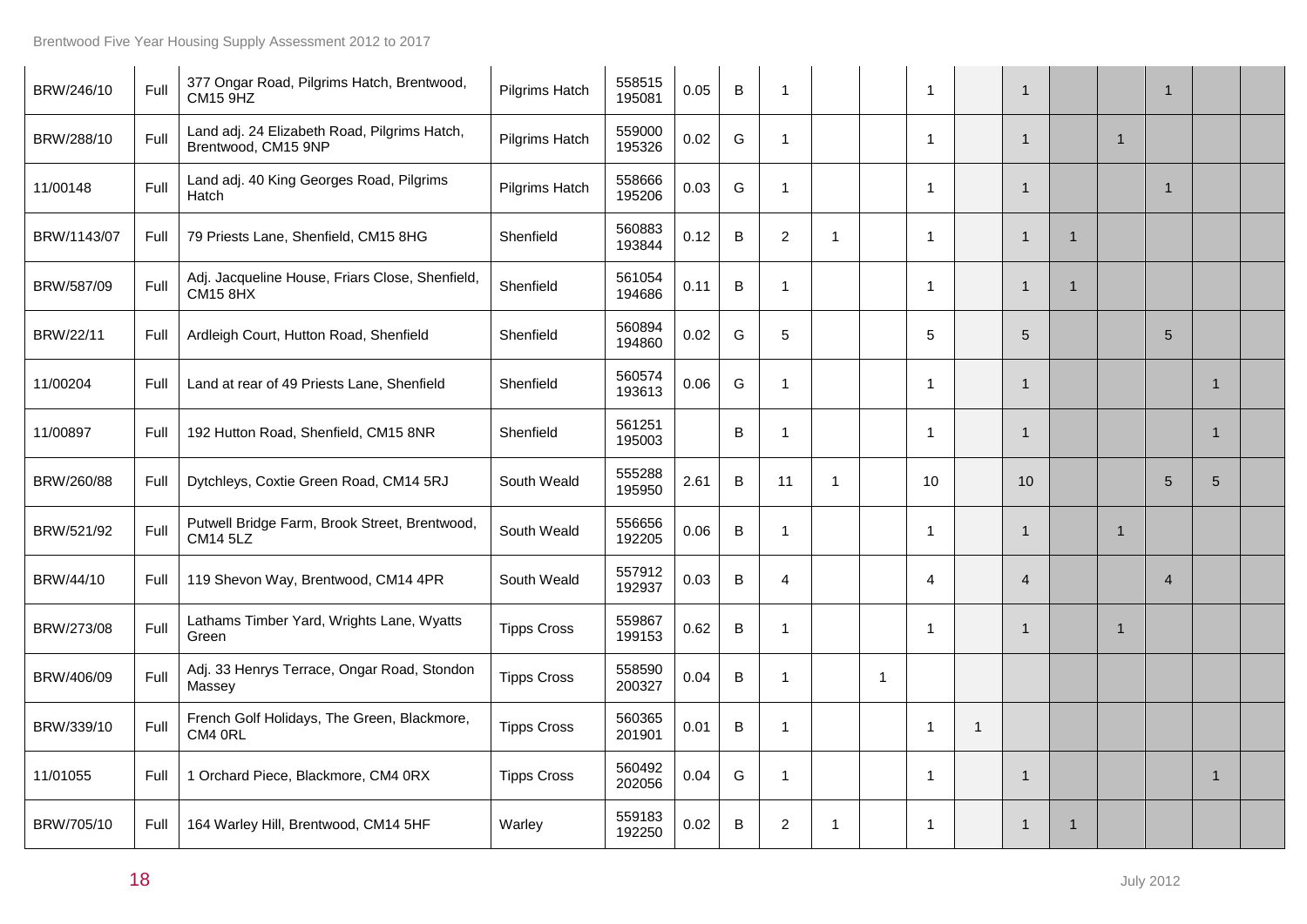| 11/00466 | Full I | 22 Warley Hill, Brentwood, CM14 5HA | Warley | 559285<br>192887 | 0.01              | B |     |    |    |     |    |     |    |    |    |    |  |
|----------|--------|-------------------------------------|--------|------------------|-------------------|---|-----|----|----|-----|----|-----|----|----|----|----|--|
|          |        |                                     |        |                  | <b>Sub Total:</b> |   | 287 | 34 | 31 | 220 | 21 | 201 | 49 | 51 | 55 | 46 |  |

| Residual Allocated Sites (currently allocated and sites in local development plan) |                                                                         |                    |                  |                 |  |    |  |  |          |  |  |  |  |
|------------------------------------------------------------------------------------|-------------------------------------------------------------------------|--------------------|------------------|-----------------|--|----|--|--|----------|--|--|--|--|
| Allo<br>cati<br>-on                                                                | Land north of Highwood Close,<br>. Brentwood<br>(SHL<br>HLAA ref: G160) | Brentwood<br>North | 558646<br>194725 | 0.47            |  | 20 |  |  | ററ<br>∠∪ |  |  |  |  |
|                                                                                    |                                                                         |                    |                  | <b>Sub Tota</b> |  | 20 |  |  | 20       |  |  |  |  |

| <b>Informally Identified</b>                                                                                                                              |      |                                                    |                                             |                  |                   |  |    |  |  |    |    |  |     |  |
|-----------------------------------------------------------------------------------------------------------------------------------------------------------|------|----------------------------------------------------|---------------------------------------------|------------------|-------------------|--|----|--|--|----|----|--|-----|--|
| Sites where principle of development is accepted (planning permissions subject to S106, allocated sites in preferred options, development brief accepted) |      |                                                    |                                             |                  |                   |  |    |  |  |    |    |  |     |  |
| BRW/558/09                                                                                                                                                | Full | Trueloves, Trueloves Lane, Ingatestone, CM4<br>0NQ | Ingatestone,<br>Fryerning &<br>Mountnessina | 563621<br>199076 | 5.07              |  | 30 |  |  | 30 | 30 |  |     |  |
|                                                                                                                                                           |      |                                                    |                                             |                  | <b>Sub Total:</b> |  | 30 |  |  | 30 | 30 |  | 15. |  |

| Contingent Sites (other sites not included above but identified in SHLAA/Urban Capacity Study e.g. broad locations for growth) |                |                  |                   |  |     |              |  |     |  |     |  |  |     |
|--------------------------------------------------------------------------------------------------------------------------------|----------------|------------------|-------------------|--|-----|--------------|--|-----|--|-----|--|--|-----|
| Essex County Fire Brigade HQ, Rayleigh Road,<br>Brentwood, CM13 1AL (SHLAA ref: B218)                                          | Hutton Central | 562123<br>195021 | .26               |  | 100 |              |  | 100 |  | 100 |  |  | 100 |
|                                                                                                                                |                |                  | <b>Sub Total:</b> |  | 100 | <sup>0</sup> |  | 100 |  | 100 |  |  | 100 |

|                                                                                                                                                                                                                                                                                                                          | TOTALS: | 1,625                                                                                                                | 42                        | 751                                                                                              | 846                                                                                                                                                                             | $139*$                                                    | 689                                                                                                                                 | 199              | 186                                                                      | 107                                                     | 97                        | 100                                             |
|--------------------------------------------------------------------------------------------------------------------------------------------------------------------------------------------------------------------------------------------------------------------------------------------------------------------------|---------|----------------------------------------------------------------------------------------------------------------------|---------------------------|--------------------------------------------------------------------------------------------------|---------------------------------------------------------------------------------------------------------------------------------------------------------------------------------|-----------------------------------------------------------|-------------------------------------------------------------------------------------------------------------------------------------|------------------|--------------------------------------------------------------------------|---------------------------------------------------------|---------------------------|-------------------------------------------------|
|                                                                                                                                                                                                                                                                                                                          |         |                                                                                                                      |                           |                                                                                                  |                                                                                                                                                                                 |                                                           |                                                                                                                                     |                  |                                                                          |                                                         |                           |                                                 |
| *= Schedule shows difference in number of 2011/12 residential completions (139 dwellings) compared with<br>April 2012 Brentwood Residential Land Monitor (132 dwellings). This is because the monitor calculates<br>losses on site each year once work has started, not once a site is completed as is calculated above. |         | s with<br>acity:<br>dwellings<br>/site capa<br>papus<br>To k<br>number<br>.<br>Be<br>louic<br>Leur<br>⊢<br><u>na</u> | sses<br>으<br>ntial<br>ote | April<br>2011:<br>$\overline{\phantom{0}}$<br>ä<br>æ<br>completions<br>$\frac{\ddot{\sigma}}{Z}$ | under<br>$\overline{ }$<br>$\frac{1}{5}$<br>τō<br>starte<br>April<br>dwellings<br>ğ<br>dual<br>$\circ$<br>uction<br>resi<br>net<br>Ò.<br>$\overline{E}$<br>$\ddot{\phantom{0}}$ | $\cdots$<br>completions<br>net<br>$\sim$<br>$\geq$<br>201 | $\approx$<br>ected<br>ril 201<br>axp<br>Api<br>completions<br>$\epsilon$<br>≛<br>τ<br>은<br>ē,<br>sidual<br>ಹ<br>Φ<br>Φ<br>ne<br>€ ≗ | بې<br>د<br>2012' | $\cdot$ $\cdot$<br>4<br>লৈ<br>$\overline{\phantom{0}}$<br>$\overline{S}$ | $\cdot$ .<br>5<br>$\hat{\mathcal{A}}$<br>$\overline{S}$ | .<br>$\circ$<br>51<br>201 | $\overline{\phantom{0}}$<br>ত<br>$\overline{5}$ |